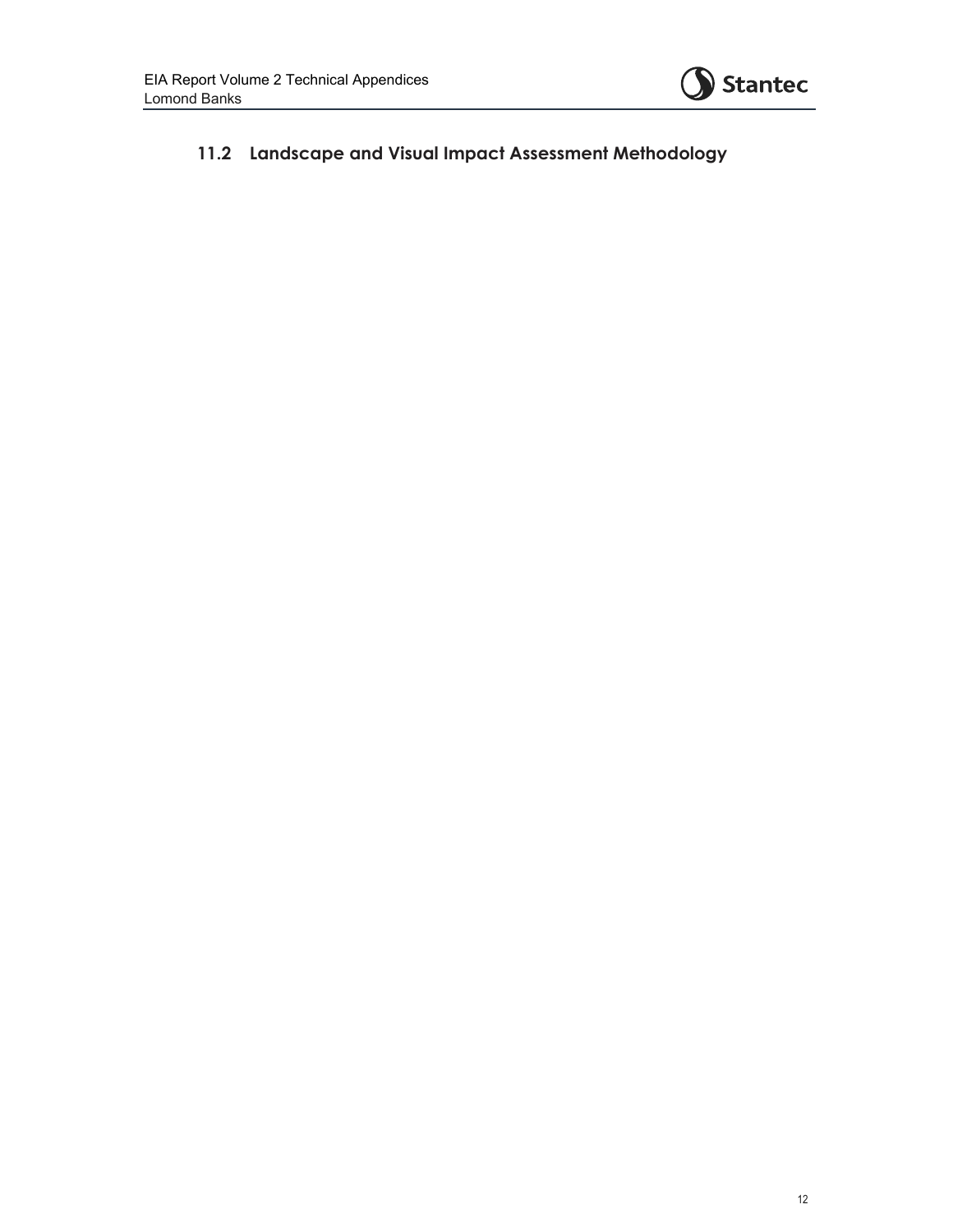

# **1 LVIA Assessment Methodology and Significance Criteria**

### **1.1 Purpose and Structure**

- 1.1.1 This appendix has been produced to support **Chapter 11: Landscape and Visual**. It describes the methods used to determine the baseline conditions, the sensitivity of the receptors and the predicted magnitude of change and sets out the approach to judging the level and significance of likely landscape and visual effects.
- 1.1.2 Landscape assessment deals with the assessment of effects on the landscape as a resource (landscape receptors), whilst assessment of visual effects considers the changes to specific views and on the general visual amenity experienced by people (visual receptors).
- 1.1.3 Landscape and visual effects are inter-related. The visual effect can be assessed independently of the effect on the landscape in which it is seen. However, the effect on the landscape cannot be assessed without considering the visual effect of the proposed development.
- 1.1.4 The assessment of effects is undertaken as part of the iterative design process and informs changes to both the proposed development and the evolution of mitigation measures to help avoid or reduce adverse effects wherever possible.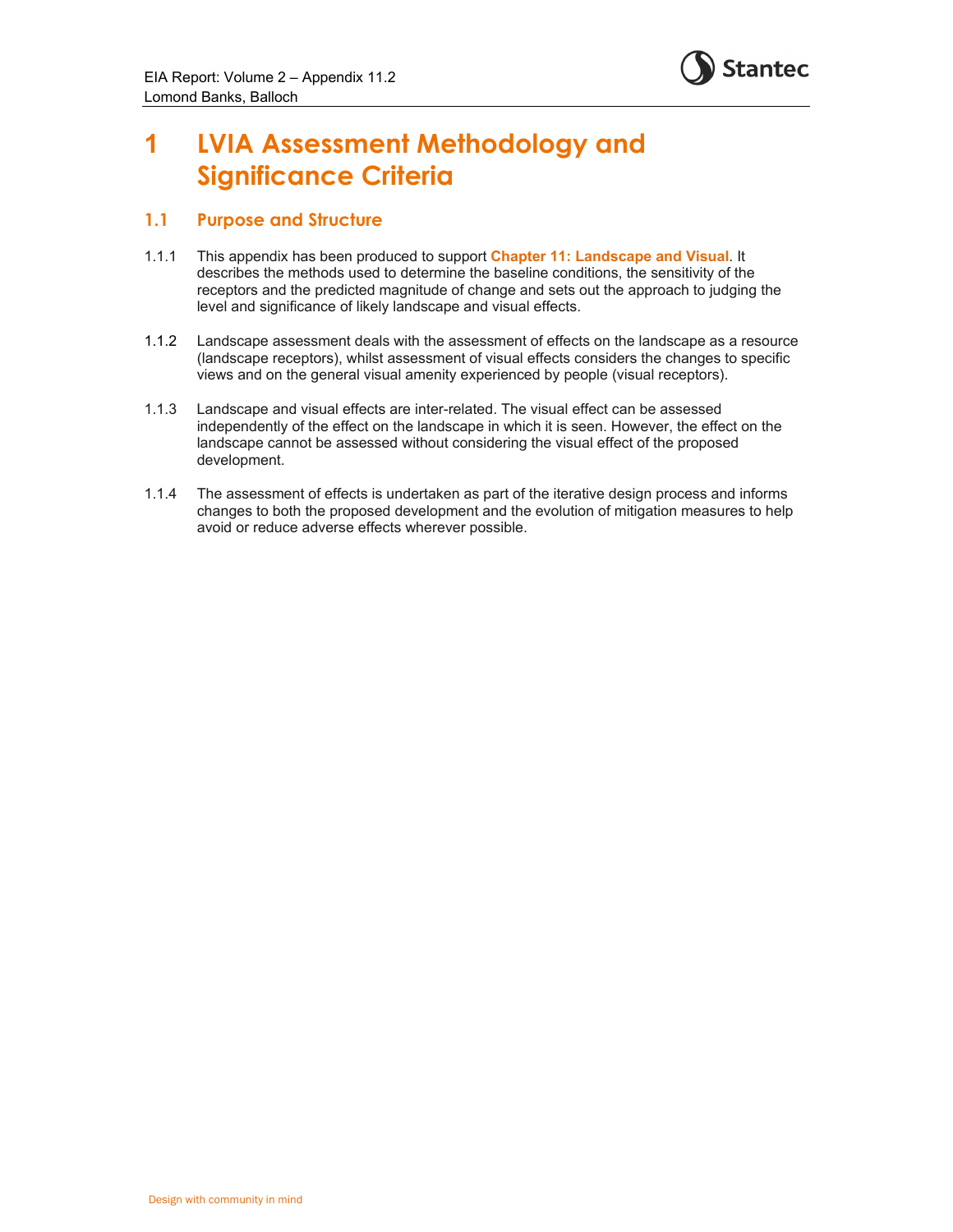

## **2 Guidance Specific to Landscape and Visual Assessment**

- 2.1.1 The approach and methodology used in the preparation of this landscape and visual impact assessment (LVIA) is based on guidance provided in the Guidelines for Landscape and Visual Impact Assessment Third Edition (GLVIA3)1.
- 2.1.2 GLVIA3 is the established best practice guidance for landscape and visual impact assessment.
- 2.1.3 The assessment of landscape effects is described by the Landscape Institute in GLVIA3 as follows:

'An assessment of landscape effects deals with the effects of change and development on landscape as a resource. The concern ... is with how the proposal will affect the elements that make up the landscape, the aesthetic and perceptual aspects of the landscape and its distinctive character.... The area of landscape that should be covered in assessing landscape effects should include the site itself and the full extent of the wider landscape around it which the proposed development may influence in a significant manner.' GLVIA3 Page 70, para. 5.1 and 5.2.

- 2.1.4 The assessment of 'visual effects', as defined in paragraph 2.21 of the GLVIA3, means impacts or changes to '*specific views and the general visual amenity experienced by people'*.
- 2.1.5 In accordance with GLVIA3, the assessment focuses on public views experienced by those groups of people who are likely to be most sensitive to change due to the proposed development. These include:
	- **Local communities (where views contribute to the landscape setting enjoyed by residents** in the area);
	- **People using recreational routes including public rights of way, scenic routes and cycle** routes; and
	- **People visiting recreational features and attractions (some of which may have historic or** cultural heritage importance).

<sup>1</sup> Landscape Institute and Institute of Environmental Management & Assessment (2013), Guidelines for Landscape and Visual Impact Assessment, 3rd Edition (GLVIA3)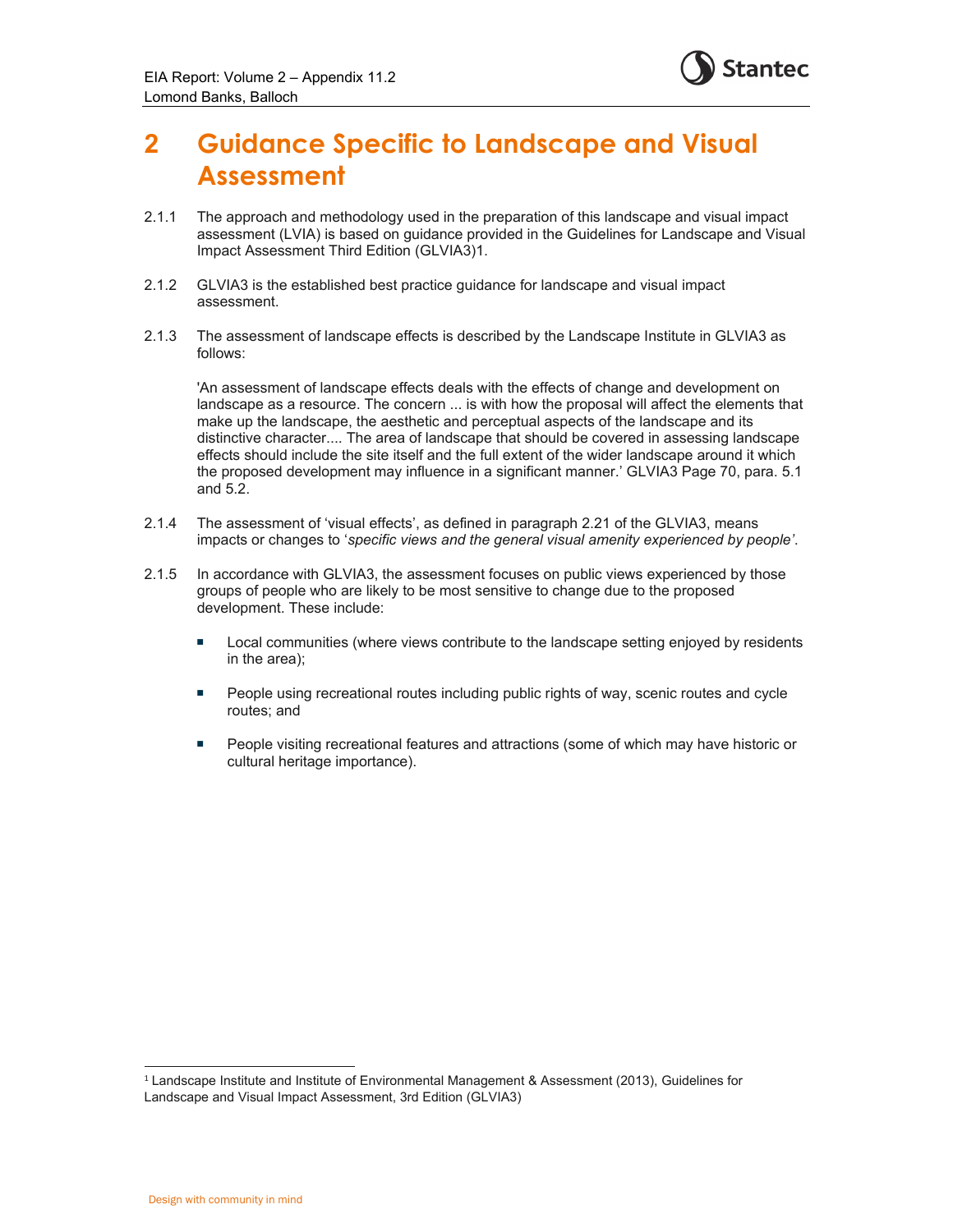

## **3 Approach to the Landscape and Visual Assessment**

- 3.1.1 The landscape and visual assessment follows a standard approach:
	- Identify a study area, which includes the site of the proposed development (the site) and the wider landscape around it which the proposed development may influence in a significant manner (the wider landscape). The identification of the study area may be informed by production of a Zone of Theoretical Visibility (ZTV) plan, to show the areas from where the proposed development will theoretically be visible;
	- **E** Establish baseline conditions against which the changes resulting from the proposed development are assessed. This includes consideration of the future baseline, which is the way the site is likely to evolve due to natural changes irrespective of the proposed development (albeit this will not form the basis of the assessment). It also includes an identification of the landscape and visual receptors, and a judgement on the value of the landscape and the view. The baseline is established through desk study and field work;
	- **Determine the sensitivity of the landscape and visual receptors to likely change arising** from the proposed development through consideration of the value of the landscape or the view and the susceptibility of landscape and visual receptors to change arising from the proposed development;
	- **Assess each identified effect on landscape and visual receptors in terms of its size or** scale, the geographical extent of the area influenced, and its duration and reversibility. This assessment informs judgements regarding the magnitude of change;
	- **Determine the overall significance of landscape and visual effects by adopting an 'overall** profile' approach, whereby all the judgements against the individual criteria are arranged in a table to provide an overall profile of each identified effect. The distribution of assessments for each criterion is reviewed in order to make an informed professional judgment of the overall significance of each effect; and
	- **EXECT** Categorise the nature of each landscape or visual effect as beneficial, adverse or neutral. GLVIA3 sets out the criteria which should be used in reaching a professional judgement on the nature of the effects.
- 3.1.2 For each landscape and visual receptor, a narrative description, which explains the rationale for the conclusion reached regarding the significance of the effects is provided in the main text. The significance of the effect is assessed as **major**, **moderate**, **minor** or **negligible**.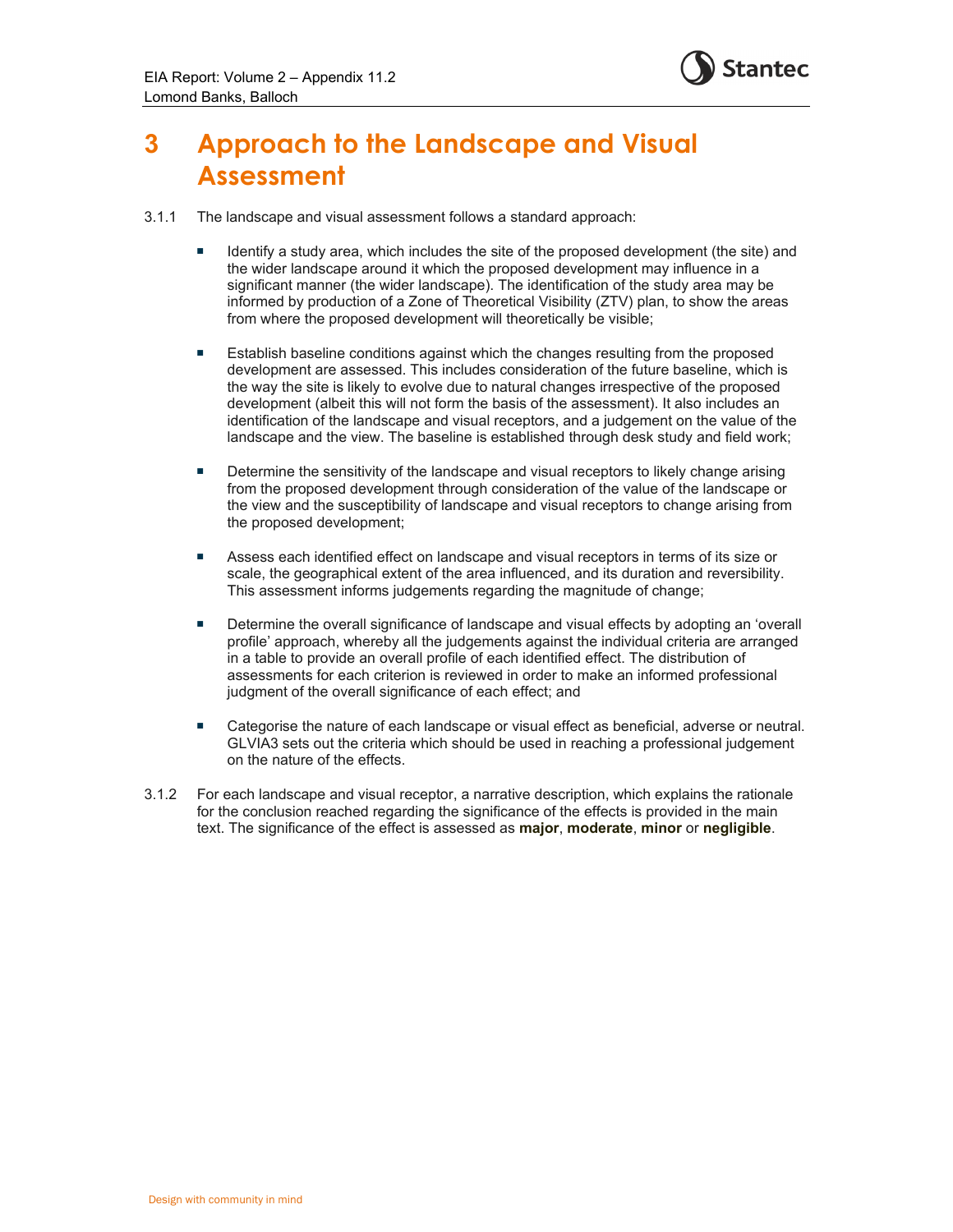

## **4 Baseline Data Gathering**

- 4.1.1 The landscape and visual baseline descriptions form the basis for the identification and description of the landscape and visual changes that may result from the proposed development.
- 4.1.2 Information is gathered from a wide range of sources including:
	- OS maps and aerial photography;
	- **Local Development Plans and planning policy;**
	- **Feedback from Council officers;**
	- Existing landscape character assessments at a national, regional and local level;
	- **Management plans; and**
	- **Site visits.**
- 4.1.3 Where existing information is used, this is verified on site to ensure that the information is accurate and appropriate for the purposes of the landscape and visual assessment.

### **Landscape Baseline**

- 4.1.4 The landscape baseline describes the landscape within and surrounding the site 'its constituent elements and features, its character and the way this varies spatially, its geographic extent, its history (which may require its own specialist study), its condition, the way the landscape is experienced, and the value attached to it'. GLVIA3 Page 32, para. 3.15.
- 4.1.5 The baseline describes the landscape as it appears now, together with any changes, which would arise without the proposed development. It typically includes a description of its overall character as well as its component landscape elements and features.
- 4.1.6 Landscape receptors are identified and may include, but are not restricted to:
	- **Landscape character areas;**
	- Designated landscapes; and
	- Individual elements or features.
- 4.1.7 The baseline includes a description of the value of the site and the wider landscape, which is unrelated to the nature of the proposed development. Technical Guidance Note (TGN) 02-212 published by the Landscape Institute defines 'landscape value' as '*the relative value or importance attached to different landscapes by society on account of their landscape qualities'*. TGN 02-21 Page 3.
- 4.1.8 An area of landscape may be valued for many reasons for example its condition, scenic beauty, tranquillity or remoteness, its recreation opportunities, nature conservation or its historic and cultural associations. Development will not necessarily be incompatible with the valued qualities of a landscape as this will depend on the nature of the proposal and the characteristics of the landscape.

<sup>2</sup> Landscape Institute (2021), Technical Guidance Note 02-21 Assessing Landscape Value Outside of National Designations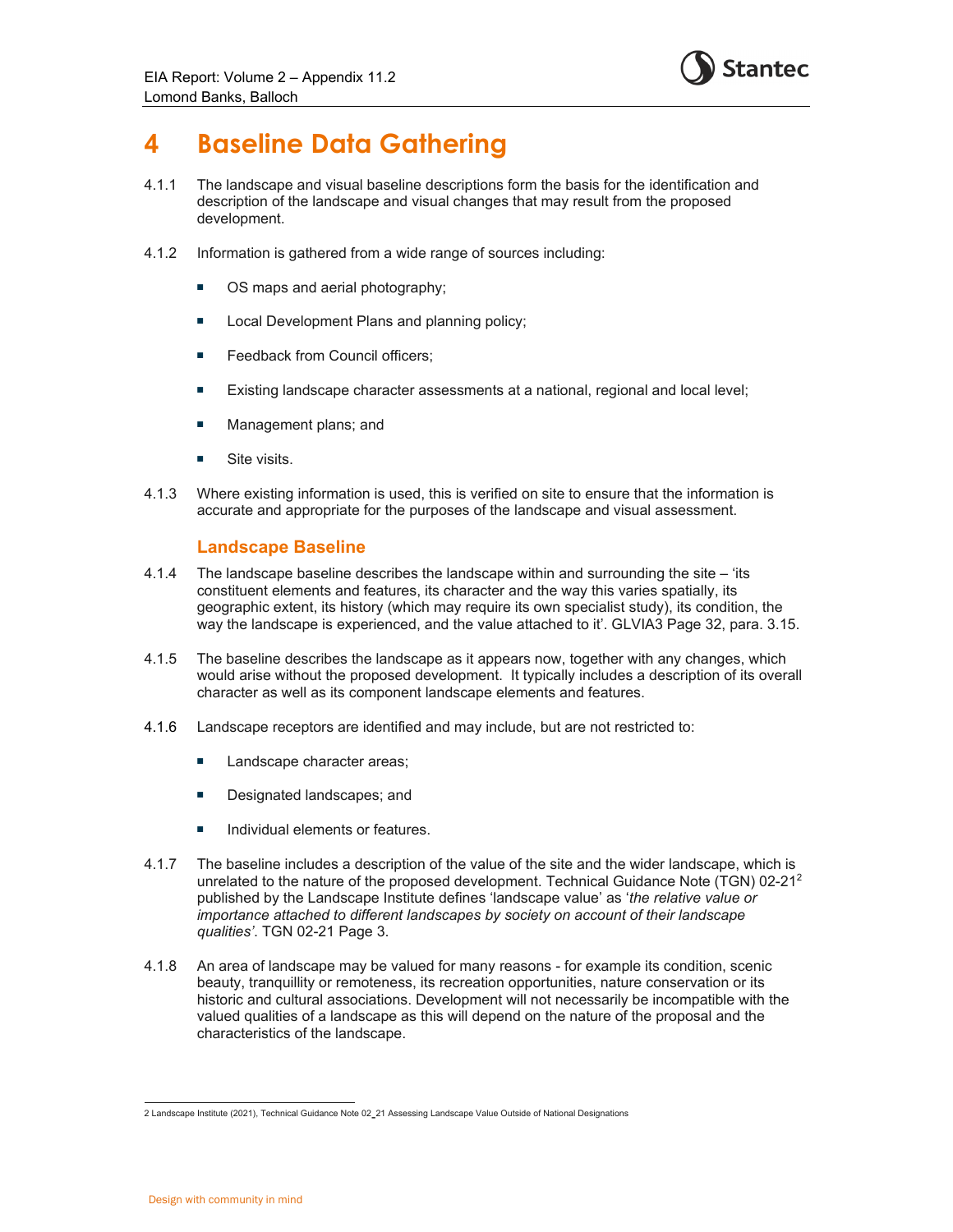

- 4.1.9 Nationally and internationally designated landscapes are generally accorded the highest value. The absence of a formal landscape designation, however, does not necessarily imply that a landscape is of lower value. GLVIA3 describes value as *'…. the relative value that is attached to different landscapes by society, bearing in mind that a landscape may be valued by different stakeholders for a whole variety of reasons. Considering value at the baseline stage will inform later judgements about the significance of effects. …A review of existing*  landscape designations is usually the starting point in understanding landscape value, but the *value attached to undesignated landscapes also needs to be carefully considered and individual elements of the landscape – such as trees, buildings or hedgerows – may also have value.'* GLVA3 Page 80, para. 5.19
- 4.1.10 **Table 1** explains what is meant by landscapes of international/ national, regional/ local, community and limited importance.

| <b>Table 1: Typical Importance of Landscape Receptors</b> |                                                                                                                                                                                                  |
|-----------------------------------------------------------|--------------------------------------------------------------------------------------------------------------------------------------------------------------------------------------------------|
| Category                                                  | <b>Description</b>                                                                                                                                                                               |
| International/<br><b>National</b>                         | Landscapes which are internationally or nationally designated for their<br>landscape value including National Parks, Areas of Outstanding Natural Beauty<br>(AONB), National Scenic Areas (NSA). |
| <b>Regional/ Local</b>                                    | Regionally or locally designated landscapes including Special Landscape Areas<br>(SLA).                                                                                                          |
| Community<br>Importance                                   | Everyday landscapes, which may be valued by the local community but have<br>little or no wider recognition of their value.                                                                       |
| Limited                                                   | Despoiled or degraded landscape with little or no evidence of being valued by a<br>community.                                                                                                    |

- 4.1.11 The value of a designated landscape is often explained in the citation, but where this isn't available, value can be assessed through the application of a criteria-based comparative landscape approach supported by published documentation such as tourist leaflets, art and literature. The value of locally valued landscapes and views can also be informed by consultation feedback from people with local knowledge. This is in line with the latest guidance from Natural England (2019)3 and the European Landscape Convention (2006)4, which promote an 'all-landscapes approach', founded on the recognition of value in all landscapes.
- 4.1.12 Criteria which are typically taken into consideration when making a judgment on the comparative value of a landscape include:
	- **EXEC** Landscape character and quality;
	- **IMPORTANCE IN THE IMPORTANCE IN THE IMPORTANCE:**
	- Scenic quality;
	- Conservation interests;
	- Recreational value;

<sup>3</sup> Natural England (2019), An approach to landscape sensitivity assessment – to inform spatial planning and land management

<sup>4</sup> The UK is a signatory to the European Landscape Convention (signed 2006), a convention of the Council of Europe. The status of this convention has not been affected by Brexit.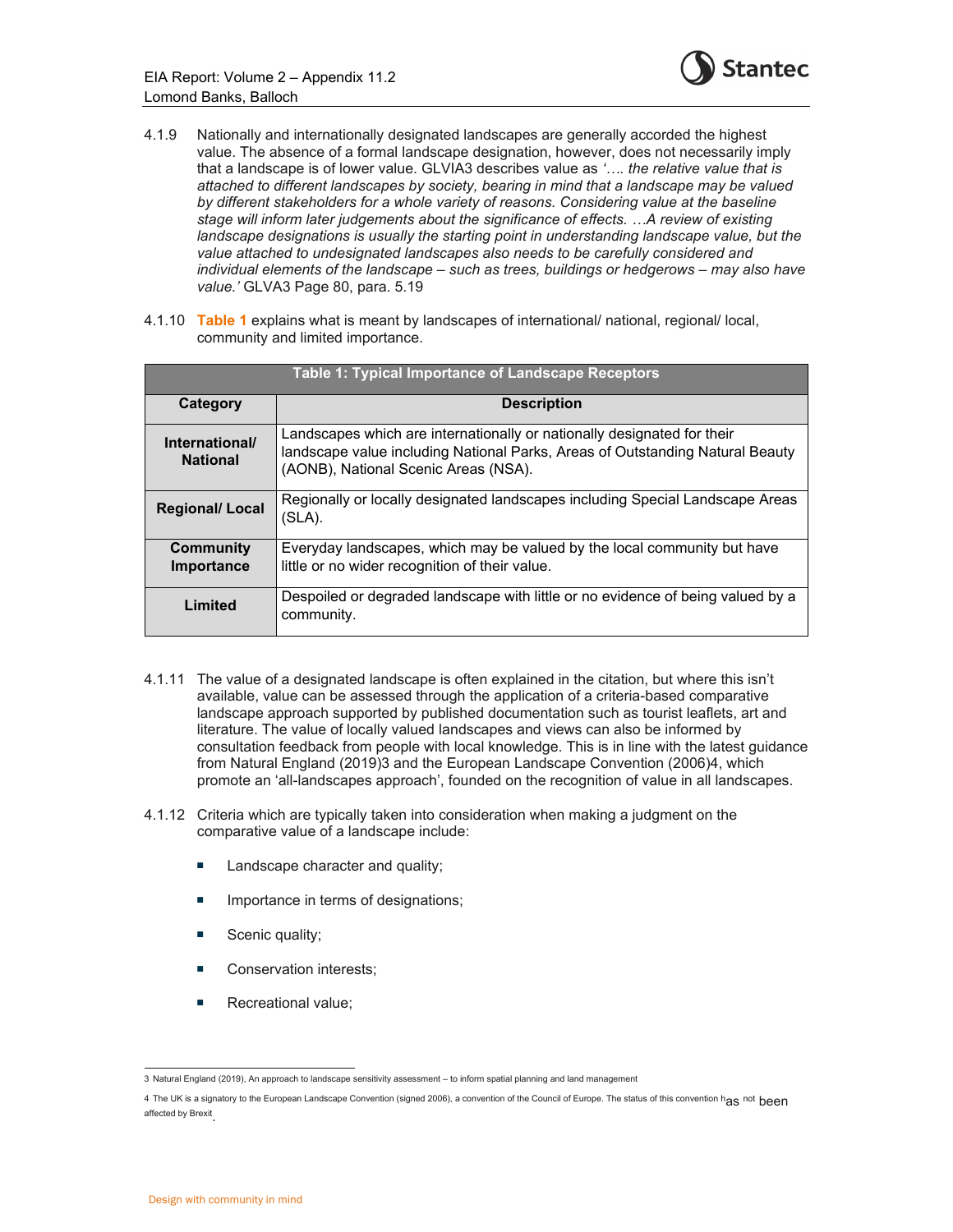

- **Perceptual aspects; and**
- **Associations.**
- 4.1.13 Indicators are used to categorise the value to the landscape as **very high**, **high**, **medium** or **low** as shown in **Table 2**.

| Table 2: Indicative Criteria for Assessing the Relative Value of the Landscape |                                                                                                                                                                                         |  |
|--------------------------------------------------------------------------------|-----------------------------------------------------------------------------------------------------------------------------------------------------------------------------------------|--|
| Category                                                                       | <b>Indicators</b>                                                                                                                                                                       |  |
|                                                                                | Landscape of very high scenic quality, with all or most of the scenic/ special<br>qualities evident, including its flora, fauna, geological and geographical<br>elements and features.  |  |
|                                                                                | Typically, internationally or nationally designated e.g., National Park or National<br>Scenic Area.                                                                                     |  |
|                                                                                | Very good condition/ very well-managed and intact.                                                                                                                                      |  |
| <b>Very High</b>                                                               | Historic interest of designated national or international importance, which<br>contributes significantly to landscape character.                                                        |  |
|                                                                                | Mainly characterised by natural components that are rare and distinctive.                                                                                                               |  |
|                                                                                | Very high recreational value which contributes significantly to recreational/<br>visitor experience.                                                                                    |  |
|                                                                                | Rich and valued cultural associations.                                                                                                                                                  |  |
|                                                                                | Unique sense of place.                                                                                                                                                                  |  |
|                                                                                | No detracting features.                                                                                                                                                                 |  |
|                                                                                | Landscape of high scenic quality, with considerable evidence of the scenic/<br>special qualities, including its flora, fauna, geological and geographical<br>elements and features.     |  |
|                                                                                | Typically designated at a regional level e.g., SLA.                                                                                                                                     |  |
|                                                                                | Good condition/ well-managed and largely intact.                                                                                                                                        |  |
| High                                                                           | Many natural components.                                                                                                                                                                |  |
|                                                                                | Historic interest which contributes to landscape character.                                                                                                                             |  |
|                                                                                | Recreational value which contributes to recreational/ visitor experience.                                                                                                               |  |
|                                                                                | Valued cultural associations.                                                                                                                                                           |  |
|                                                                                | Strong sense of place.                                                                                                                                                                  |  |
|                                                                                | Occasional detracting features.                                                                                                                                                         |  |
|                                                                                | A rural landscape with some evidence of scenic/ special qualities, albeit with a<br>degree of erosion due to the presence of infrastructure and/ or inappropriate<br>built development. |  |
| Medium                                                                         | May be valued by the local community but with little or no wider recognition of<br>its value.                                                                                           |  |
|                                                                                | Average condition with some intactness but scope to improve management for<br>land use.                                                                                                 |  |
|                                                                                | Limited historic interest.                                                                                                                                                              |  |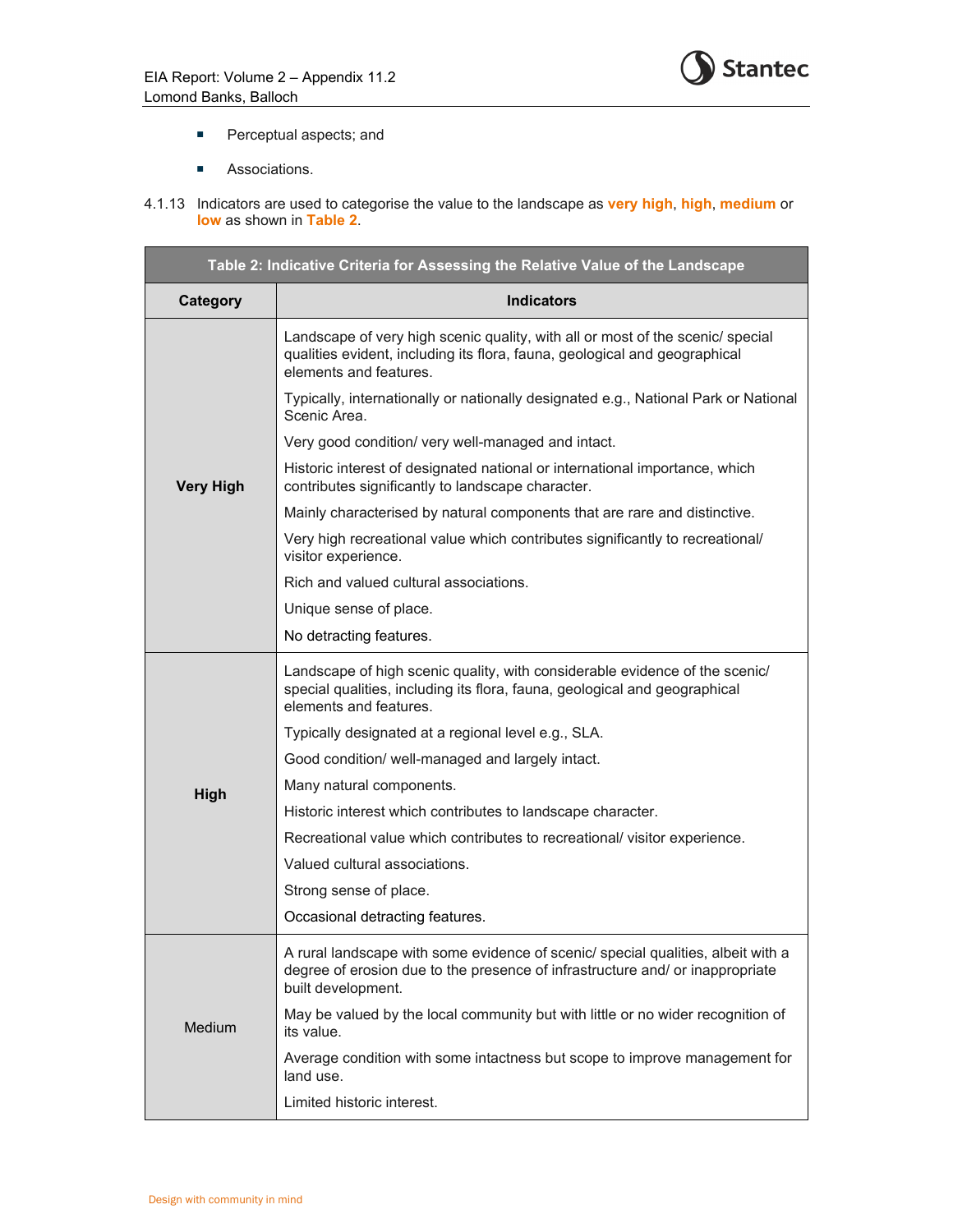

| Table 2: Indicative Criteria for Assessing the Relative Value of the Landscape |                                                                                                                                                                                                                                                          |
|--------------------------------------------------------------------------------|----------------------------------------------------------------------------------------------------------------------------------------------------------------------------------------------------------------------------------------------------------|
| Category                                                                       | <b>Indicators</b>                                                                                                                                                                                                                                        |
|                                                                                | Some natural components.                                                                                                                                                                                                                                 |
|                                                                                | Limited recreational value and few visitors.                                                                                                                                                                                                             |
|                                                                                | No or very few recorded cultural associations.                                                                                                                                                                                                           |
|                                                                                | Some features worthy of conservation.                                                                                                                                                                                                                    |
|                                                                                | Some prominent detracting features.                                                                                                                                                                                                                      |
|                                                                                | Landscape with greater presence of infrastructure and and/or inappropriate<br>built development which impacts on the scenic/ special qualities of the<br>landscape or one of low scenic quality or with many of the scenic/ special<br>qualities eroded. |
|                                                                                | Little or no evidence of being valued by a community.                                                                                                                                                                                                    |
| Low                                                                            | Lack of management has resulted in degradation and poor condition.                                                                                                                                                                                       |
|                                                                                | Limited to no historic interest.                                                                                                                                                                                                                         |
|                                                                                | Limited to no recreational value.                                                                                                                                                                                                                        |
|                                                                                | No recorded cultural associations.                                                                                                                                                                                                                       |
|                                                                                | Frequent dominant detracting features.                                                                                                                                                                                                                   |
|                                                                                | Disturbed or derelict land requiring treatment.                                                                                                                                                                                                          |
|                                                                                |                                                                                                                                                                                                                                                          |

### **Visual Baseline**

- 4.1.14 The visual baseline establishes the general area from which the proposed development may be visible, 'the different groups of people who may experience views of the development, the places where they will be affected and the nature of the views and the visual amenity at those points'. GLVIA3 Page 32, para. 3.15.
- 4.1.15 The assessment is informed by site surveys from a series of publicly accessible locations or viewpoints, the selection of which can be informed by the preparation of a viewshed plan or ZTV, together with a study of Google Earth Pro. Viewpoints are agreed in advance with the appropriate Planning Authority and can be representative, specific or illustrative:
	- 'Representative viewpoints, selected to represent the experience of different types of visual receptor, where larger numbers of viewpoints cannot all be included individually and where the significant effects are unlikely to differ – for example, certain points may be chosen to represent the views of users of particular public footpaths and bridleways;
	- **Specific viewpoints, chosen because they are key and sometimes promoted viewpoints** within the landscape, including for example specific local visitor attractions, viewpoints in areas of particularly noteworthy visual and/or recreational amenity such as landscapes with statutory landscape designations, or viewpoints with particular cultural landscape associations; and
	- **Illustrative viewpoints, chosen specifically to demonstrate a particular effect or specific** issues, which might, for example, be the restricted visibility at certain locations.' GLVIA3 Page 109, para. 6.19.
- 4.1.16 It should be emphasised that it is the people who would be experiencing the view from the viewpoint that are the receptor, not the viewpoint itself. The location affords the view to the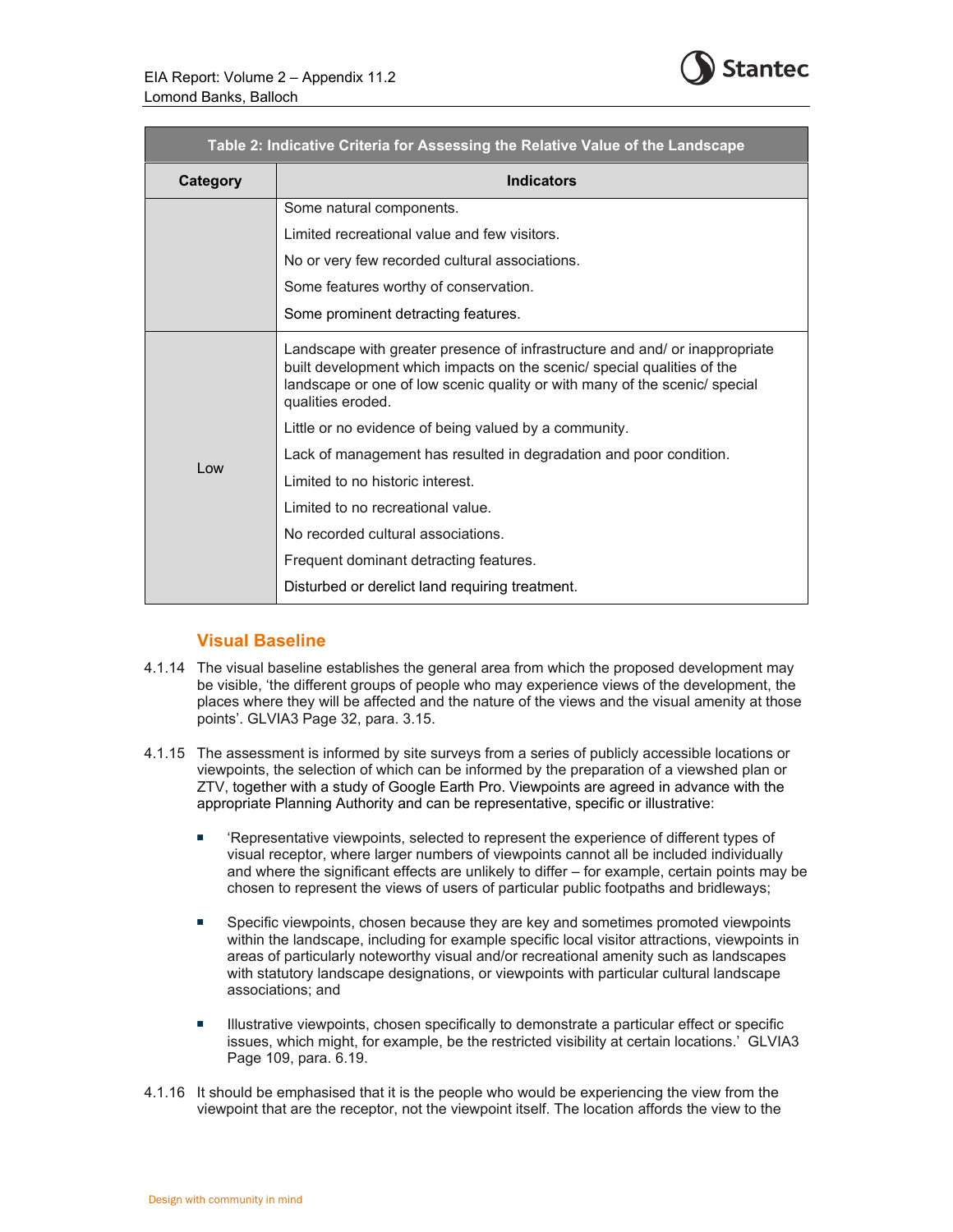

recipient, and whilst the location cannot change, the opinion of the viewer can vary as people will generally have different responses to a change in view depending on their location, the activity they are engaged in and other factors, including the weather and the time of day/ year.

- 4.1.17 The visual baseline provides information on the:
	- Type, relative numbers and susceptibility to changes in the views of people (visual receptors) likely to be affected;
	- **Location, nature and characteristics of the existing views, including elements and** features which influence the view; and
	- Value attached to view.

4.1.18 The value of a view depends on:

- *'recognition of the value attached to particular views, for example in relation to heritage assets, or through planning designations;*
- *indicators of the value attached by visitors, for example through appearances in guidebooks or on tourist maps, provision of facilities for their enjoyment… and references to them in literature or art…' GLIVA3 Page114, para. 6.37.*
- 4.1.19 It also depends on the character and quality of the particular view experienced, which is identified for each viewpoint through desktop and field survey and described in the baseline description for each viewpoint.
- 4.1.20 Viewpoint analysis involves visiting and taking a photographic record at each viewpoint location. To ensure optimal visibility, viewpoint photographs are taken, wherever possible, in fine weather.
- 4.1.21 Indicators are used to categorise the value of the view as **very high**, **high**, **medium** or **low** as shown in **Table 3**.

| Table 3: Indicative Criteria for Assessing the Value of the View |                                                                                                                                                                                                                                                                      |
|------------------------------------------------------------------|----------------------------------------------------------------------------------------------------------------------------------------------------------------------------------------------------------------------------------------------------------------------|
| Category                                                         | Indicators                                                                                                                                                                                                                                                           |
| Very High                                                        | Iconic view of national or international importance, or a view which is<br>associated with a nationally or internationally designated landscape or heritage<br>asset, the cultural associations of which are widely recognised in art, literature<br>or other media. |
| <b>High</b>                                                      | Highly scenic view associated with a landscape or heritage asset of national or<br>regional importance, the cultural associations of which are regularly recognised<br>in art, literature or other media.                                                            |
|                                                                  | The value of such views may have been identified as part of the consultation<br>process and through site visits. Elements or features within the view are likely<br>to be in good condition, with few detracting features.                                           |
|                                                                  | Although the view may be valuable to the local community, the location has no<br>formal planning status, is in an area of ordinary landscape value, or reasonably<br>good landscape value but with some detracting elements or features.                             |
| <b>Medium</b>                                                    | Locally valued views may have been identified as part of the consultation<br>process and through site visits                                                                                                                                                         |
|                                                                  | People are unlikely to visit the viewpoint to experience the view.                                                                                                                                                                                                   |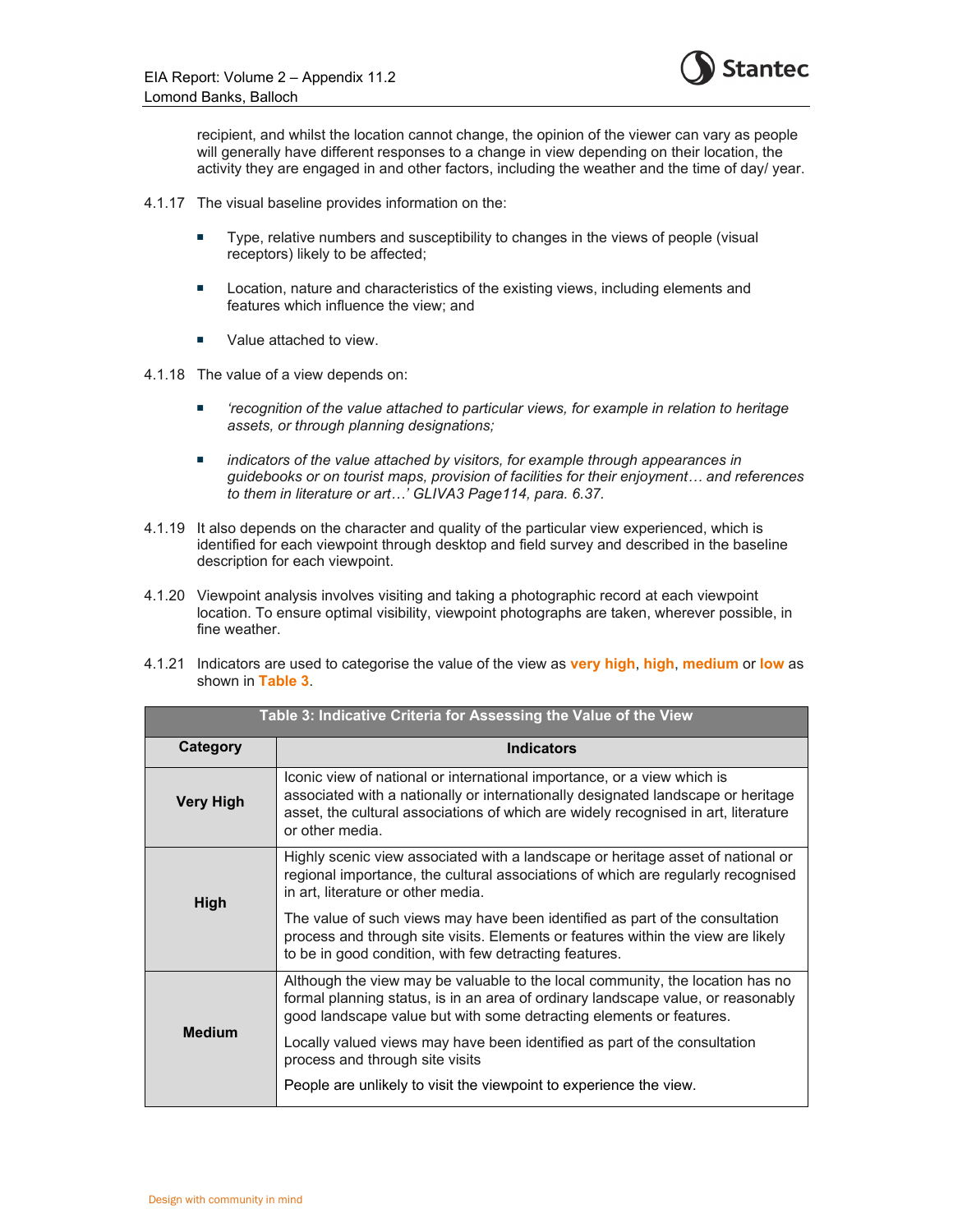

| Table 3: Indicative Criteria for Assessing the Value of the View |                                                                                                                                                                                           |
|------------------------------------------------------------------|-------------------------------------------------------------------------------------------------------------------------------------------------------------------------------------------|
| Category                                                         | <b>Indicators</b>                                                                                                                                                                         |
| Low                                                              | View is within an area of very low landscape quality (e.g., industrial estate/<br>busy main road) that has very few positive characteristics and many or<br>dominant detracting features. |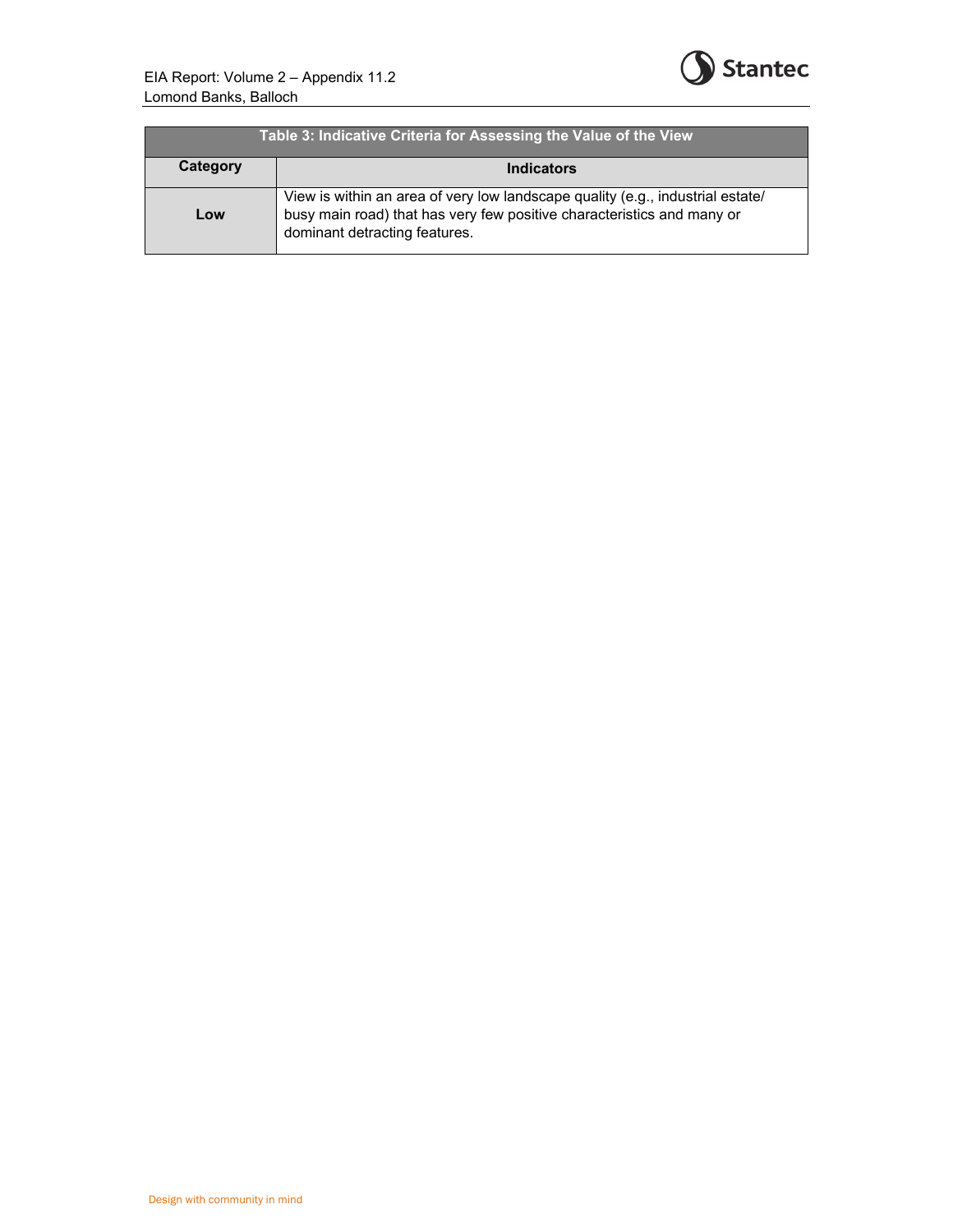

## **5 Establishing Landscape and Visual Sensitivity**

### **Establishing Landscape Sensitivity**

- 5.1.1 The first step in assessing the significance of the landscape effects is to determine the sensitivity of landscape receptors (on the site and in the wider landscape) to the proposed development.
- 5.1.2 In accordance with GLVIA Page 158, Glossary, landscape sensitivity is assessed in terms of the value of the landscape receptor and its susceptibility to change arising from the proposed development. As discussed in the previous section, the value attached to the landscape receptors is determined as part of the baseline and is unrelated to the nature of a development proposed.
- 5.1.3 The susceptibility of the landscape to change is the ability of the 'landscape receptor (whether it be the overall character or quality/ condition of a particular landscape area, or an individual element and/ or feature, or a particular aesthetic and perceptual aspect) to accommodate the proposed development without undue consequences for the maintenance of the baseline situation and/ or the achievement of landscape planning policies and strategies'. GLVIA3 Page 88, para. 5.40.
- 5.1.4 Susceptibility varies depending on the character of the landscape and the nature of the development being proposed. It this therefore tailored to the particular project. Determining the susceptibility of the landscape receptor involves:
	- Identifying the key components of the landscape that are likely to be affected by the proposed development; and
	- **IDENTIFY 11** Identifying the various aspects of the proposed development, at all stages in its lifecycle, that are likely to influence those key components.
- 5.1.5 The susceptibility of designated landscapes is influenced by the nature of the special qualities and purposes of designation and/ or the valued elements, qualities or characteristics, indicating the degree to which these may be unduly affected by the proposed development.
- 5.1.6 Indicators are used to categorise the susceptibility of the landscape within the site and the wider area as **very high**, **high**, **medium** or **low** as shown in **Table 4**.

| Table 4: Indicative Criteria for Assessing Landscape Receptor Susceptibility |                                                                                                                                                                                                                                                                                                                                                                                                                                                                                                                                                                                                                                       |
|------------------------------------------------------------------------------|---------------------------------------------------------------------------------------------------------------------------------------------------------------------------------------------------------------------------------------------------------------------------------------------------------------------------------------------------------------------------------------------------------------------------------------------------------------------------------------------------------------------------------------------------------------------------------------------------------------------------------------|
| Category                                                                     | <b>Indicators</b>                                                                                                                                                                                                                                                                                                                                                                                                                                                                                                                                                                                                                     |
| <b>Very High</b>                                                             | The landscape receptor is very highly susceptible in that it is unable to<br>accommodate the proposed development without undue negative<br>consequences for the baseline situation. Attributes that make up the character<br>of the landscape offer almost no opportunities for accommodating the change<br>without its key characteristics and landscape elements being fundamentally<br>altered or permanently lost, leading to a different landscape character. The<br>proposed development does not accord with planning policies and strategies<br>and also conflicts with the special qualities or purpose of any designation. |
| High                                                                         | The landscape receptor is highly susceptible in that it is more or less unable to<br>accommodate the proposed development without undue negative<br>consequences for the baseline situation. Attributes that make up the character<br>of the landscape offer limited opportunities for accommodating the change<br>without its key characteristics being fundamentally altered, leading to a different<br>landscape character. The proposed development does not accord with                                                                                                                                                          |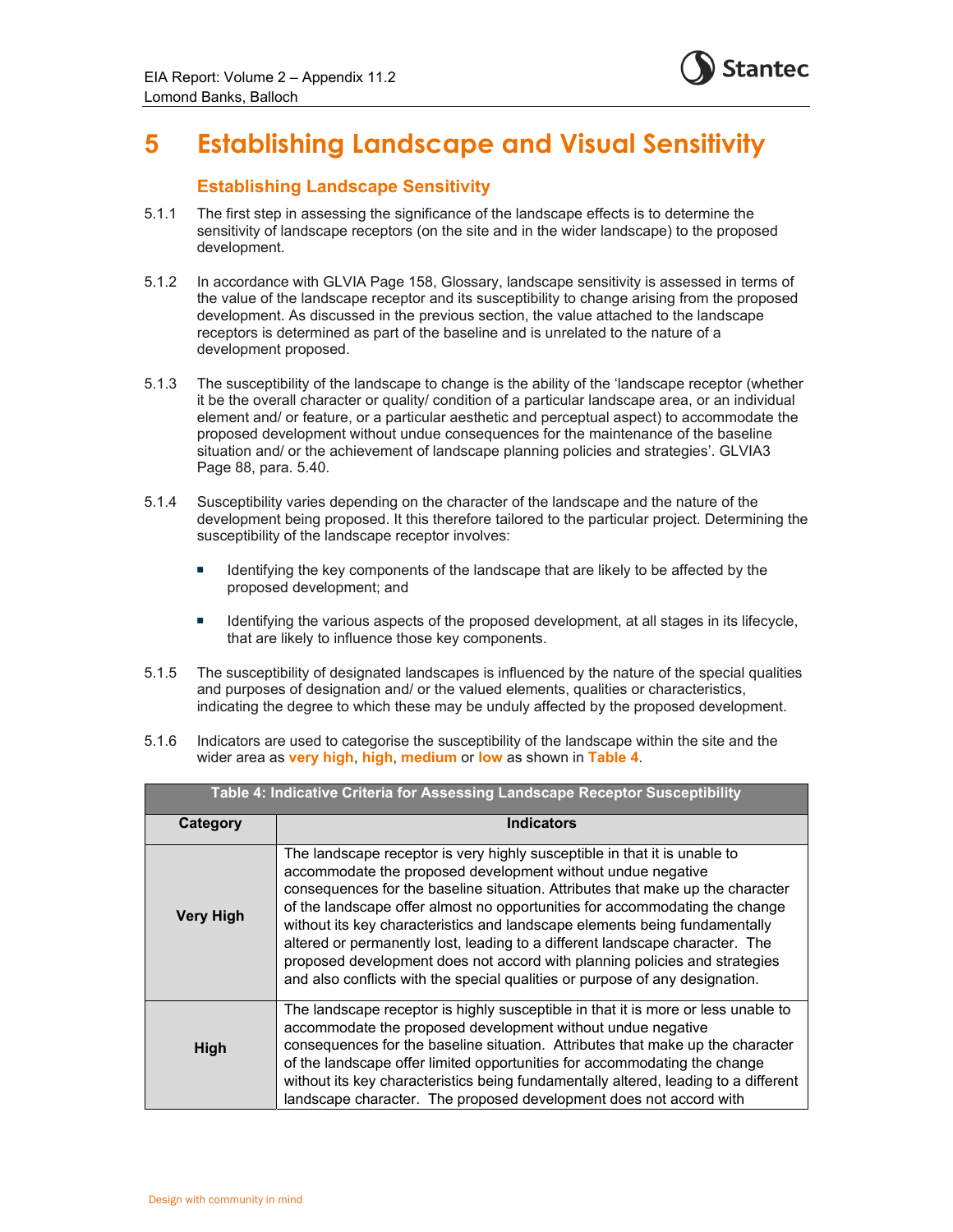

| Table 4: Indicative Criteria for Assessing Landscape Receptor Susceptibility |                                                                                                                                                                                                                                                                                                                                                                                                                                                                                                                                                                     |
|------------------------------------------------------------------------------|---------------------------------------------------------------------------------------------------------------------------------------------------------------------------------------------------------------------------------------------------------------------------------------------------------------------------------------------------------------------------------------------------------------------------------------------------------------------------------------------------------------------------------------------------------------------|
| Category                                                                     | <b>Indicators</b>                                                                                                                                                                                                                                                                                                                                                                                                                                                                                                                                                   |
|                                                                              | planning policies and strategies and conflicts with the special qualities or<br>purpose of any designation.                                                                                                                                                                                                                                                                                                                                                                                                                                                         |
| <b>Medium</b>                                                                | The landscape receptor has some ability to accommodate the proposed<br>development without undue negative consequences for the baseline situation.<br>Attributes that make up the character of the landscape offer some opportunities<br>for accommodating the change without key characteristics being fundamentally<br>altered. There would be some consequences for the achievement of<br>landscape planning policies and strategies.                                                                                                                            |
| Low                                                                          | The landscape receptor is more able to accommodate the proposed<br>development without undue negative consequences for the baseline situation.<br>Attributes that make up the character of the landscape are more resilient to<br>being changed by the type of development proposed. Only individual elements<br>and/ or features, or a particular aesthetic and perceptual aspect may be<br>affected. The proposed development accords with planning policies and<br>strategies and does not conflict with the special qualities or purpose of any<br>designation. |

### **Establishing Visual Sensitivity**

- 5.1.7 The first step in assessing the significance of visual effects is to determine the sensitivity of the visual receptors to the proposed development.
- 5.1.8 Visual receptors are people and their sensitivity 'is assessed in terms of both their susceptibility to change in views and visual amenity and also the value attached to particular views'. GLVIA3 Page 113, para. 6.31.
- 5.1.9 As discussed in the previous section, the value attached to a particular view is identified as part of the baseline, while the susceptibility of the visual receptor to the proposed change is a function of:
	- *'the occupation or activity of people experiencing the view at a particular location; and*
	- *the extent to which their attention or interest may therefore be focused on the view and the visual amenity they experience at particular locations'. GLVIA3 Page 113, para. 6.33.*
- 5.1.10 Those visual receptors most likely to be more susceptible to change include:
	- Residents at home;
	- Communities where the view contributes to the landscape setting;
	- **People engaged in outdoor recreation whose interest is likely to be focused on the** landscape; and
	- **Uisitors to identified viewing places or heritage assets where the surrounding landscape** makes an important contribution to the experience.
- 5.1.11 The susceptibility of visual receptors is always determined based on site specific conditions, e.g., a driver within an urban area is typically considered of low susceptibility, but if the road is part of a scenic route through the countryside, the driver's susceptibility is increased.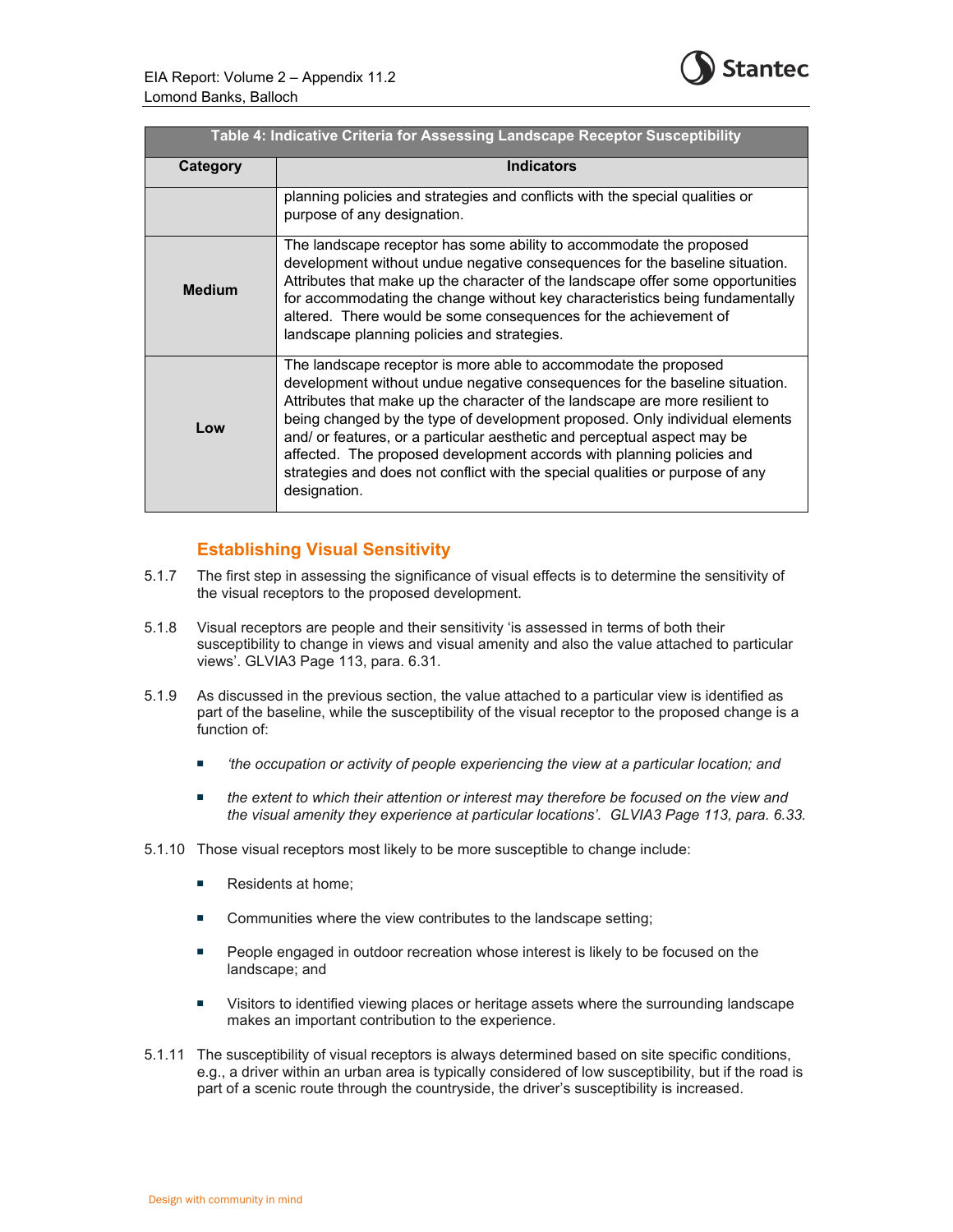

- 5.1.12 Views will often be experienced by different receptor types at the same location. For instance, changes to a view, which is on a footpath adjacent to a road and residential properties, will be experienced differently by residents and users of the footpath and road. Each type of receptor will potentially have a different susceptibility to change. In such locations, the overall sensitivity of the receptor is assessed as those with the highest susceptibility, which in this example, is the residential receptor as their attention is more likely to be focused on the view.
- 5.1.13 Indicators are used to categorise the susceptibility of the landscape within the site and the wider area as **very high**, **high**, **medium** or **low** as shown in **Table 5**.
- 5.1.14 Paragraph 6.35 of GLVIA3 notes that, 'These divisions are not black and white and in reality there will be gradation in susceptibility to change. Each project needs to consider the nature of the groups of people who will be affected and the extent to which their attention is likely to be focused on views and visual amenity.' GLVIA3 Page 114, para. 6.35.

| Table 5: Indicators of Visual Receptor Susceptibility |                                                                                                                                                                                                                                                                             |  |
|-------------------------------------------------------|-----------------------------------------------------------------------------------------------------------------------------------------------------------------------------------------------------------------------------------------------------------------------------|--|
| Category                                              | <b>Indicators</b>                                                                                                                                                                                                                                                           |  |
|                                                       | People visiting locations purely to experience the view and where there is<br>typically a prolonged viewing opportunity. Examples include:                                                                                                                                  |  |
|                                                       | Communities where the views are widely recognised as being of the<br>outstanding scenic quality (typically within or to a nationally designated<br>landscape);                                                                                                              |  |
| <b>Very High</b>                                      | People engaged in outdoor recreation where the views are of the highest<br>scenic quality (including views from nationally designated or regionally<br>promoted trails and panoramic viewpoints - often marked on OS plans and<br>providing interpretation facilities); and |  |
|                                                       | Visitors to heritage assets or other tourist and visitor attractions where the<br>$\mathcal{L}_{\mathcal{A}}$<br>views are of the highest scenic quality and make an important contribution<br>to the experience.                                                           |  |
|                                                       | People whose attention or interest is likely to be focused on the view and where<br>there is typically a prolonged viewing opportunity. Examples include:                                                                                                                   |  |
|                                                       | Communities where views contribute to the landscape setting enjoyed by<br>m.<br>residents;                                                                                                                                                                                  |  |
| High                                                  | ■ People engaged in outdoor recreation (including public rights of way)<br>whose interest and enjoyment is likely to be focused on the landscape;                                                                                                                           |  |
|                                                       | ■ Visitors to heritage assets where views of the surrounding landscape make<br>an important contribution to the experience; and                                                                                                                                             |  |
|                                                       | People travelling on recognised scenic and tourist routes, where attention<br>is focused on the quality of the surrounding landscape.                                                                                                                                       |  |
|                                                       | People whose attention or interest may partially be on the appreciation of their<br>surroundings. Examples include:                                                                                                                                                         |  |
| <b>Medium</b>                                         | ■ People travelling on local roads who may have some interest in their<br>surroundings, but where the view is not exceptional and is experienced<br>transiently;                                                                                                            |  |
|                                                       | People at their place of work whose attention is on their surroundings and<br>×.<br>where the setting is important to their quality of working life; and                                                                                                                    |  |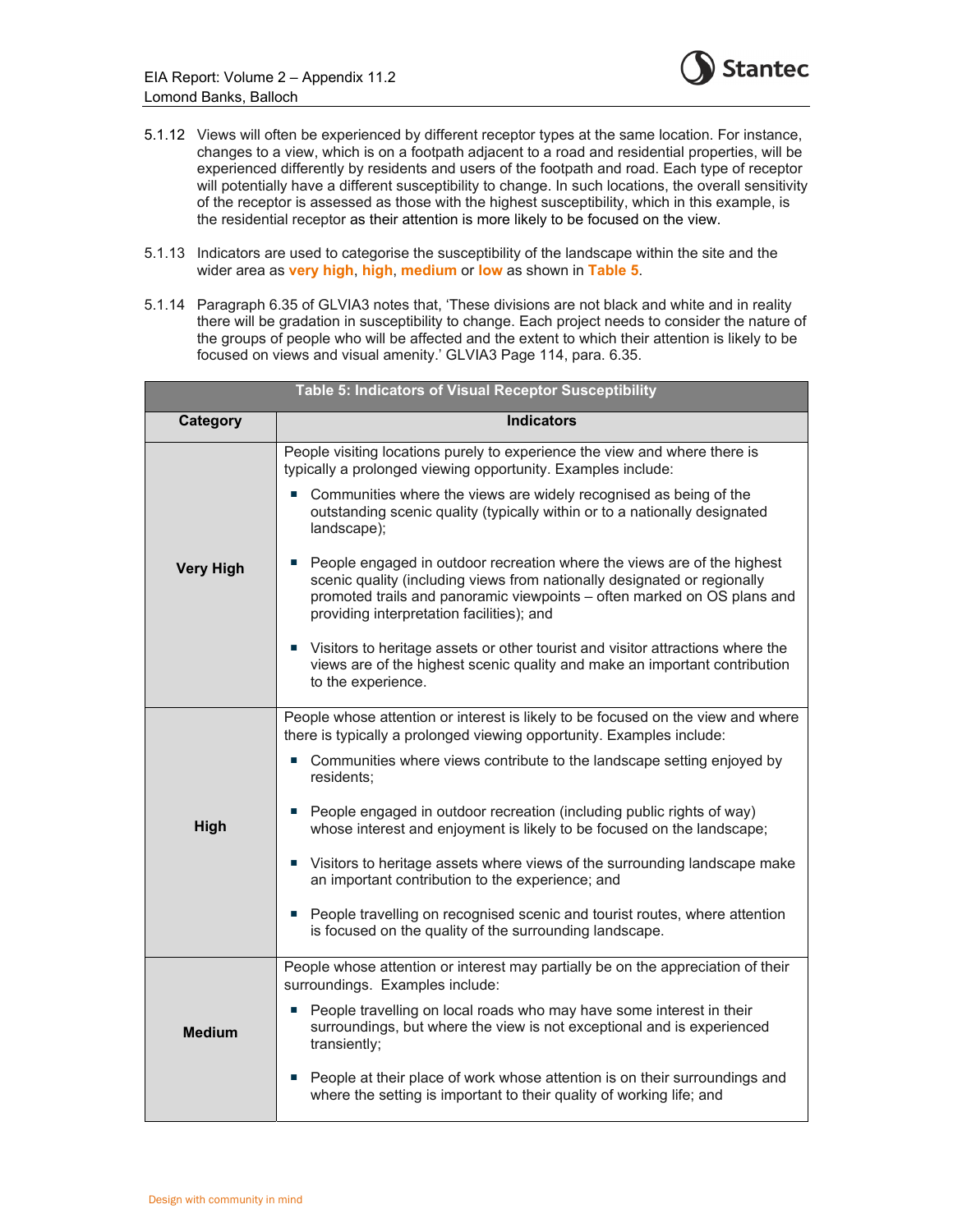

| Table 5: Indicators of Visual Receptor Susceptibility |                                                                                                                                                        |
|-------------------------------------------------------|--------------------------------------------------------------------------------------------------------------------------------------------------------|
| Category                                              | <b>Indicators</b>                                                                                                                                      |
|                                                       | People taking part in outdoor sport or recreation which involves some<br>appreciation of the view.                                                     |
|                                                       | People whose attention or focus is on other activities, not on their surroundings.<br>Examples include:                                                |
|                                                       | travellers on major road or rail routes, which are not scenic or tourist routes<br>and where the view is typically experienced at speed;               |
| Low                                                   | people at their place of work whose attention is not on their surroundings<br>and where setting is not important to their quality of working life; and |
|                                                       | people taking part in outdoor sport or recreation which involves little or no<br>appreciation of the view.                                             |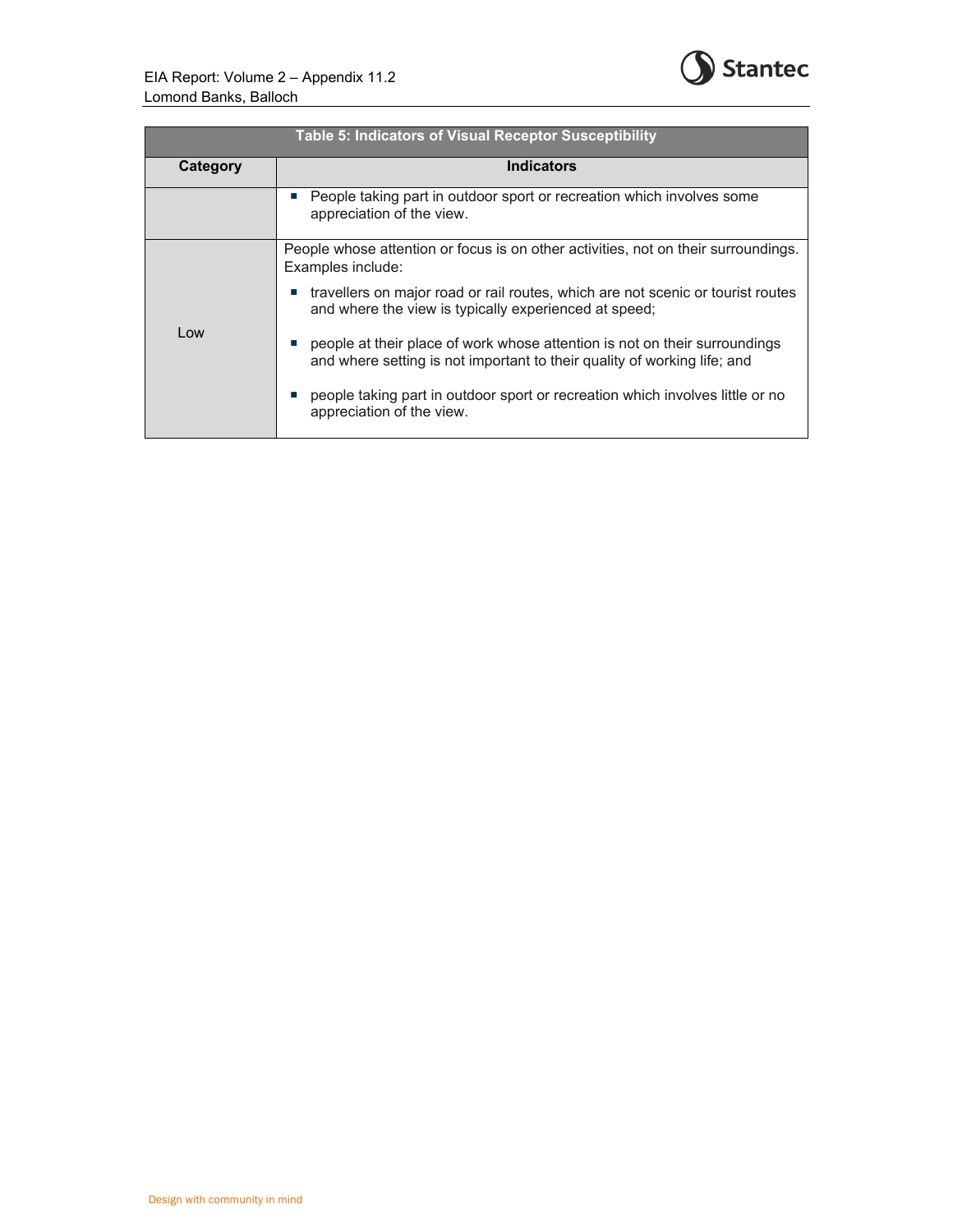

## **6 Predicting the Magnitude of Change**

### **Magnitude of Landscape Change**

- 6.1.1 GLVIA3 sets out the criteria which should be used in reaching a professional judgement on the magnitude of landscape change. These include but are not necessarily restricted to:
	- *'the degree to which the proposal fits with the existing landscape character; and*
	- **the contribution to the landscape that the development may make in its own right, even if** *it is in contrast to the existing character'. GLVIA3 Page 88, para. 5.37.*
- 6.1.2 The direction of change for each landscape effect is categorised as **beneficial**, **adverse** or **neutral** as follows:
	- Beneficial change the development, or part of it, would appear in keeping with existing landscape character and/ or would make a positive visual and/ or physical contribution to key landscape characteristics. Removal of uncharacteristic or unsightly features would also be a beneficial change;
	- **Adverse change the development, or part of it, would be perceived as an** uncharacteristic or intrusive component in the context of existing landscape character and would have a negative visual and/ or physical effect on key landscape characteristics; and
	- Neutral change this situation may arise if a characteristic element or feature of the landscape or view is replaced with a different element or feature of similar quality. Therefore, it is possible for there to be a major magnitude of change but with a neutral effect overall as the new element or feature, although different in character and appearance, is of equal quality to that currently experienced in the landscape.
- 6.1.3 Each landscape effect is also assessed in terms of its 'size or scale, the geographical extent of the area influenced, and its duration and reversibility'. GLVIA3 Page 90, para. 5.48.

#### **Size and Scale of Effect**

- 6.1.4 For landscape elements/ features this depends on the extent of existing landscape elements/ features that would be lost or changed, the proportion of the total extent that this represents, and the contribution of that element to the character of the landscape.
- 6.1.5 In terms of landscape character, this reflects the degree to which the character of the landscape would change as a result of removal or addition of landscape components, and how such change would affect its key characteristics. The size/ scale of effect is described as **high**, **medium** or **low**.

#### **Geographical Extent of Effect**

6.1.6 The geographical extent over which the landscape effect would arise is described as **large** (widespread >2.5km), **medium** (more immediate surroundings <2.5km) or **small** (site and immediate setting).

#### **Duration**

6.1.7 Paragraph 5.51 of GLVIA3 states that duration *'can usually be simply judged on a scale such as short term, medium term or long term*'. For the purposes of the assessment, duration is typically determined in relation to the phases of the proposed development, which for this project are as follows: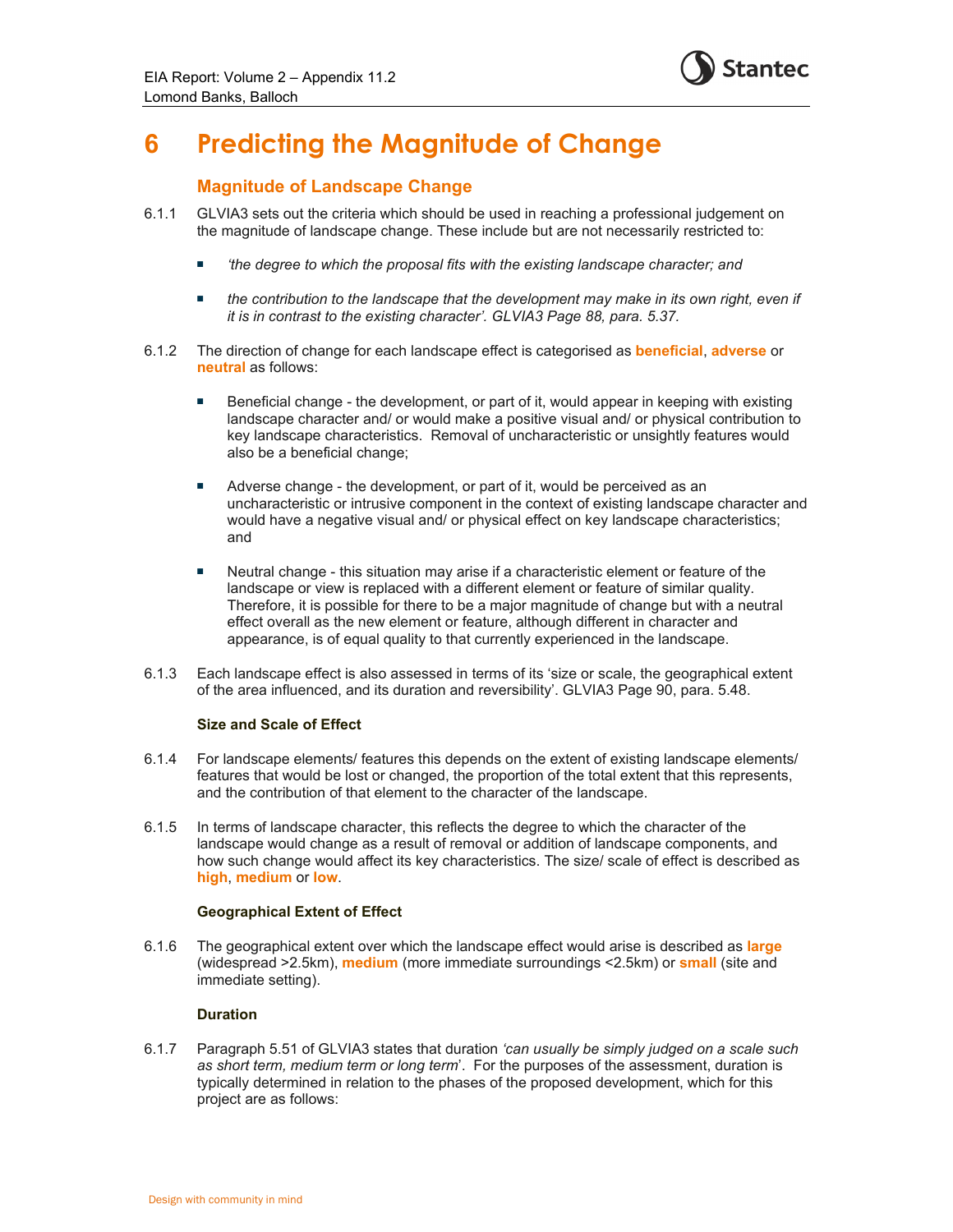

- **Short-term effects** are those that occur during construction, and may extend into the early part of the operational phase, e.g., construction activities, generally lasting less than two years;
- **Medium-term effects** are those that occur during the early stages of the operational phase, generally lasting two years to five years; and
- **Long-term effects** (>5 years) are those which occur throughout the operational phase.

#### **Reversibility of Effect**

- 6.1.8 In accordance with the principles contained within GLVIA3, reversibility is reported as **reversible**, **potentially reversible** or **irreversible** (i.e., permanent change), and is related to whether the change can be reversed at the end of the phase of development under consideration (i.e., at the end of construction or at the end of the operational lifespan of the proposed development).
- 6.1.9 **Table 6** lists the factors which indicate higher or lower indicators of magnitude in terms of the above.

| Table 6: Indicative Criteria for Assessing Likely Magnitude of Landscape Change |                                                                                                                                                                                                                                                                                                                                                                                                                             |
|---------------------------------------------------------------------------------|-----------------------------------------------------------------------------------------------------------------------------------------------------------------------------------------------------------------------------------------------------------------------------------------------------------------------------------------------------------------------------------------------------------------------------|
| Category                                                                        | <b>Indicators</b>                                                                                                                                                                                                                                                                                                                                                                                                           |
| <b>Higher</b>                                                                   | Large-scale removal or addition of landscape features or removal of localised<br>but unusual or distinctive landscape features and/ or addition of new<br>conspicuous features and elements, which may alter the character of the<br>landscape. Physical loss of landscape features that are not replaceable or are<br>replaceable only in the long term. The duration of this effect may be permanent<br>and irreversible. |
|                                                                                 | Medium-scale removal or addition of landscape features and/ or addition of<br>new noticeable features and elements, which would be clearly visible but would<br>not alter the overall character of the landscape. Physical loss of landscape<br>features that are replaceable in the medium term. The duration of this effect<br>may be semi-permanent but reversible.                                                      |
|                                                                                 | Small-scale removal or addition of landscape features and/ or addition of new<br>discrete features and elements which would be perceptible but would not alter<br>the overall character of the landscape. The duration of this effect may be<br>temporary and reversible.                                                                                                                                                   |
| Lower                                                                           | Very small-scale removal or addition of landscape features and the proposed<br>development would be barely perceptible in landscape character terms.                                                                                                                                                                                                                                                                        |

### **Magnitude of Visual Change**

- 6.1.10 GLVIA3 (para. 6.27) sets out the criteria which should be considered in reaching a professional judgement on the magnitude of visual change. These include but are not necessarily restricted to:
	- The nature of the view (full, partial or glimpsed);
	- The proportion of the development visible (full, most, small, part or none);
	- The distance of the viewpoint from the proposed development;
	- **Number 6** View is stationary or transient;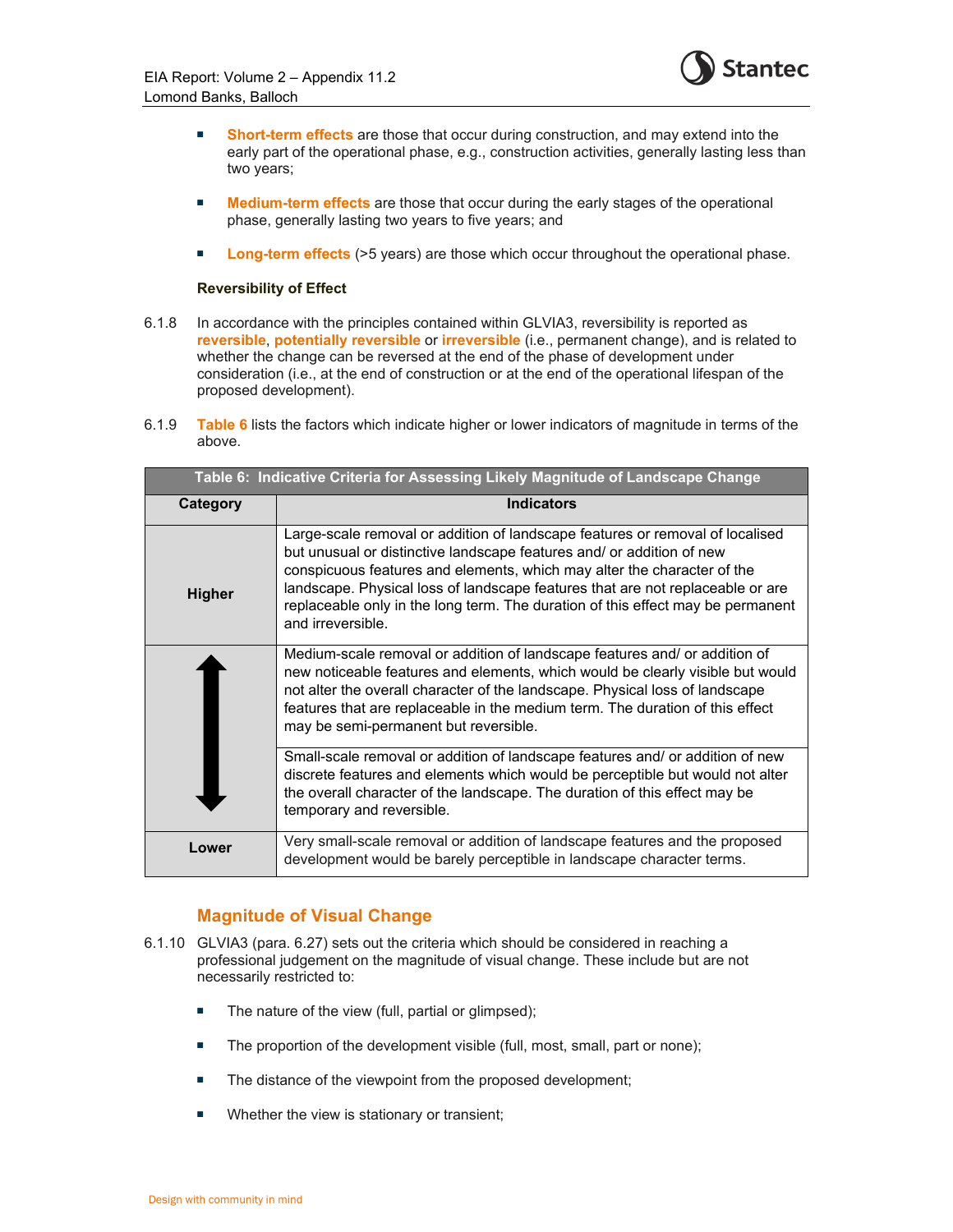

- The nature of the change; and
- Seasonal differences.
- 6.1.11 The direction of change for each visual effect is categorised as **beneficial**, **adverse** or **neutral** as follows:
	- Beneficial change the development, or part of it, would be perceived as a positive addition in the context of the existing view;
	- Adverse change the development, or part of it, would be perceived as an intrusive or detracting component in the context of the existing view; and
	- Neutral this situation may arise if a characteristic element or feature of the landscape or view is replaced with a different element or feature of similar quality. Therefore, it is possible for there to be a major magnitude of change but with a neutral effect overall as the new element or feature, although different in character and appearance, is of equal quality to that currently experienced.
- 6.1.12 As for landscape effects, each of the visual effects is also assessed in terms of '*its size or scale, the geographical extent of the area influenced, and its duration and reversibility*'. GLVIA3 Page 115, para. 6.38.

#### **Size and Scale of Effect**

- 6.1.13 The size and scale of a visual change is assessed as **high**, **medium** or **low** depending on:
	- The scale of the change in the view with respect to the loss or addition of features in the view and changes in its composition, including the proportion of the view occupied by the proposed development and the distance of the viewpoint from the proposed development;
	- **The degree of contrast or integration of any new features or changes in the landscape** with the existing or remaining landscape elements and characteristics in terms of form, scale and mass, line, height, colour and texture; and
	- The nature of the view of the proposed development, in terms of the relative amount of time over which it will be experienced and whether views will be full, partial or glimpsed.

#### **Geographic Extent of Effect**

6.1.14 The geographical extent over which the visual effect arising from the proposed development would arise, is described as **extensive** (will be seen from multiple locations across a wide area, or is seen continuously along a route), **limited** (will be seen from several locations across a relatively wide area, or is seen at regular intervals along a route) or **restricted** (contained view – will be seen from only a few locations, or is seen only intermittently along a route).

#### **Duration**

- 6.1.15 Paragraph 5.51 of GLVIA3 states that '*duration can usually be simply judged on a scale such as short term, medium term or long term'*. For the purposes of the assessment, duration is often determined in relation to the phases of the proposed development, as follows:
	- **Short-term effects** are those that occur during construction, and may extend into the early part of the operational phase, e.g., construction activities, generally lasting less than two years;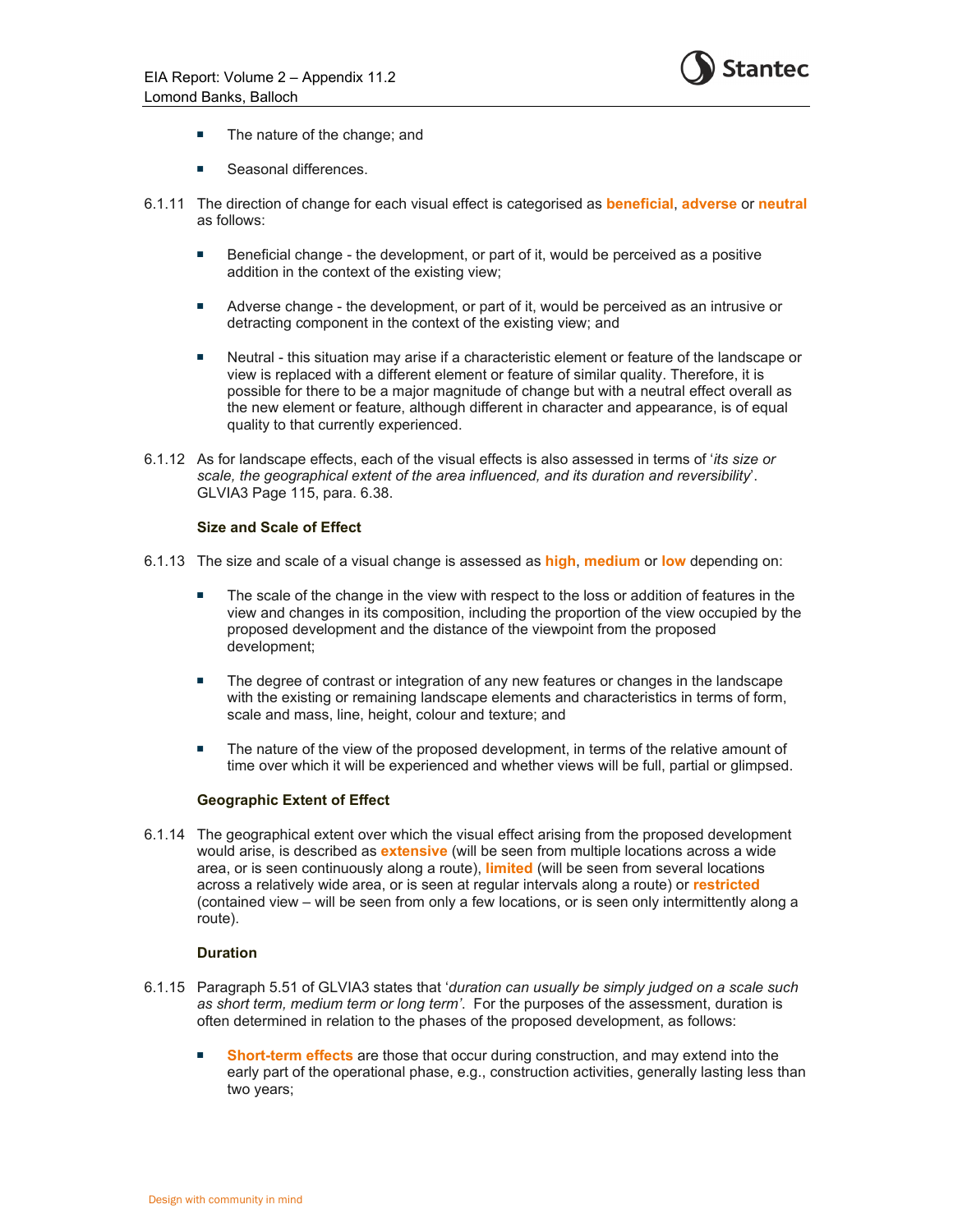

- **Medium-term effects** are those that occur during the early stages of the operational phase, generally lasting two years to five years; and
- **Long-term effects** (>5 years) are those which occur throughout the operational phase.
- 6.1.16 The duration of the view can also be described as temporary, intermittent or continuous e.g., transient (views which are normally experienced when in motion) and seasonal (views which would be subject to seasonal leaf cover).

#### **Reversibility of Effect**

- 6.1.17 In accordance with the principles contained within GLVIA3, reversibility is reported as **reversible**, **potentially reversible** or **irreversible** (i.e., permanent), and is related to whether the change can be reversed at the end of the phase of development under consideration (i.e., at the end of construction or at the end of the operational lifespan of the proposed development).
- 6.1.18 Other considerations, which influence the magnitude of likely change include the level of activity in a scene, presence of noise or lighting, traffic movement, peoples' likely preferences and expectations, quality of the existing view, nature of the scene (open and directionless, or visually contained by enclosing features) and any other elements that affect human perception.

| 6.1.19 Table 7 lists the factors which indicate higher or lower indicators of magnitude in terms of the |
|---------------------------------------------------------------------------------------------------------|
| above.                                                                                                  |

| Table 7: Indicative Criteria for Assessing Likely Magnitude of Visual Change |                                                                                                                                                                                                           |
|------------------------------------------------------------------------------|-----------------------------------------------------------------------------------------------------------------------------------------------------------------------------------------------------------|
| Category                                                                     | <b>Indicators</b>                                                                                                                                                                                         |
|                                                                              | The proposed development would be a prominent feature and result in a<br>substantial change to the character and quality of the existing view and how it<br>is perceived.                                 |
|                                                                              | Typically, this would be where the proposed development would be seen in<br>proximity with a large proportion of the view affected by little screening, filtering<br>or backgrounding.                    |
| <b>Higher</b>                                                                | The proposed development would affect the focus of the view and potentially<br>be seen by a high number of people. The duration of its effect is likely to be<br>long-term, permanent and non-reversible. |
|                                                                              | The proposed development would be a conspicuous element in the view and<br>result in a noticeable change to the character and quality of the existing view<br>and how it is perceived.                    |
|                                                                              | Typically, this would be where the proposed development would be seen in<br>views where a moderate proportion of the view is affected, although there may<br>be some screening or backgrounding.          |
|                                                                              | The proposed development would be well-defined and clearly visible to many<br>people. The duration of its effect is likely to be medium to long-term, semi-<br>permanent and potentially reversible.      |
|                                                                              | The proposed development would form a small part of the view and result in a<br>slight change to the character and quality of the existing view and how it is<br>perceived.                               |
|                                                                              | Typically, this would be where the proposed development would be seen in<br>distant views, would only affect a small proportion of the view due to a high                                                 |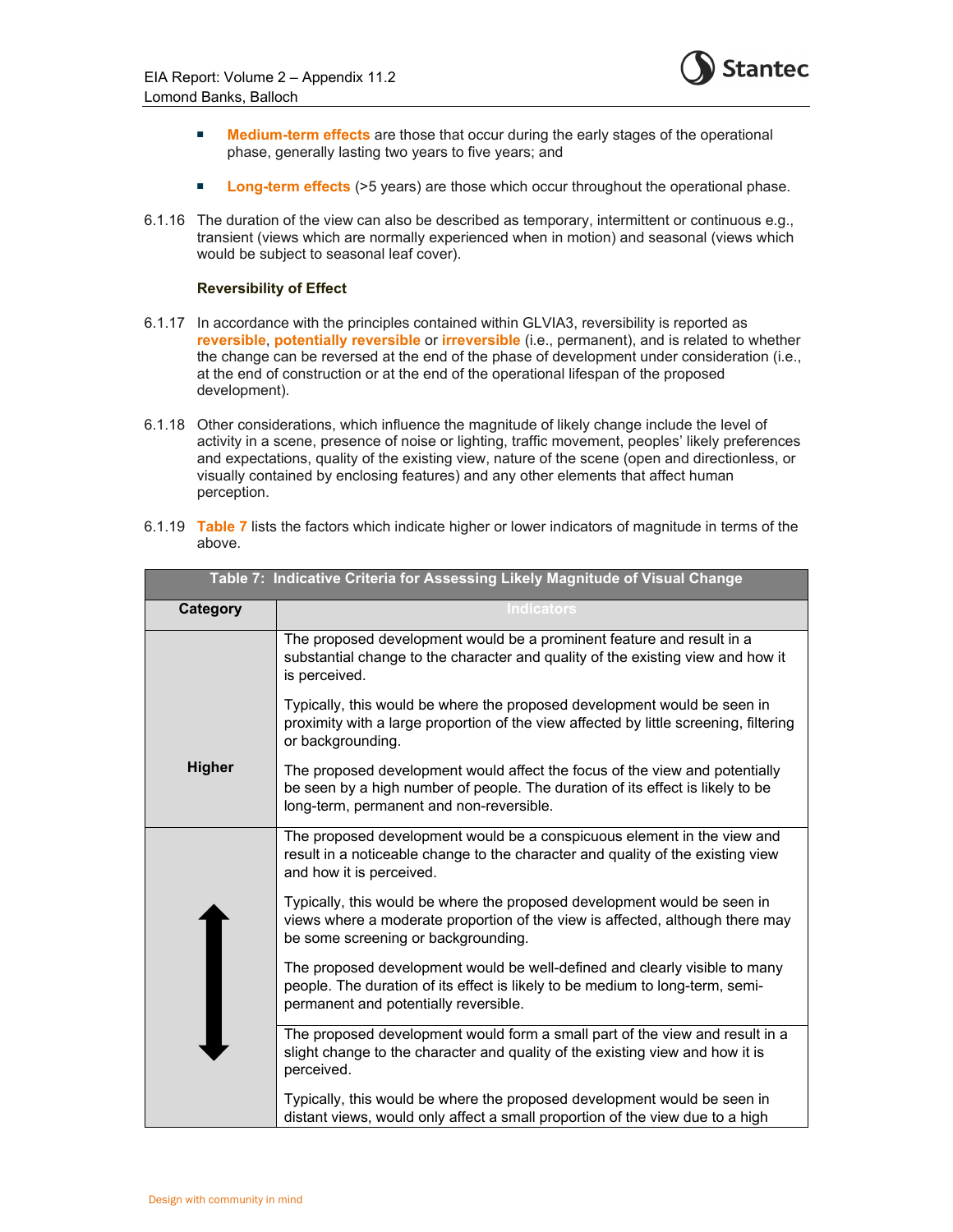

| Table 7: Indicative Criteria for Assessing Likely Magnitude of Visual Change |                                                                                                                                                                                                                                                       |  |  |  |  |  |  |
|------------------------------------------------------------------------------|-------------------------------------------------------------------------------------------------------------------------------------------------------------------------------------------------------------------------------------------------------|--|--|--|--|--|--|
| Category                                                                     | <b>Indicators</b>                                                                                                                                                                                                                                     |  |  |  |  |  |  |
|                                                                              | degree of screening or filtering or would result in a small degree of change from<br>the existing view due, for example due to backgrounding.                                                                                                         |  |  |  |  |  |  |
|                                                                              | The proposed development would be visible but be indistinct and/ or partially<br>obscured. It would be seen only briefly and by few people.                                                                                                           |  |  |  |  |  |  |
|                                                                              | The proposed development would be almost indiscernible and likely to be<br>visible only under certain weather or lighting conditions. It would have no<br>consequences for the character and quality of the existing view and how it is<br>perceived. |  |  |  |  |  |  |
| Lower                                                                        | Typically, this would be where the proposed development would form a very<br>small part of a long-distance panoramic view or is obscured almost entirely<br>from view.                                                                                |  |  |  |  |  |  |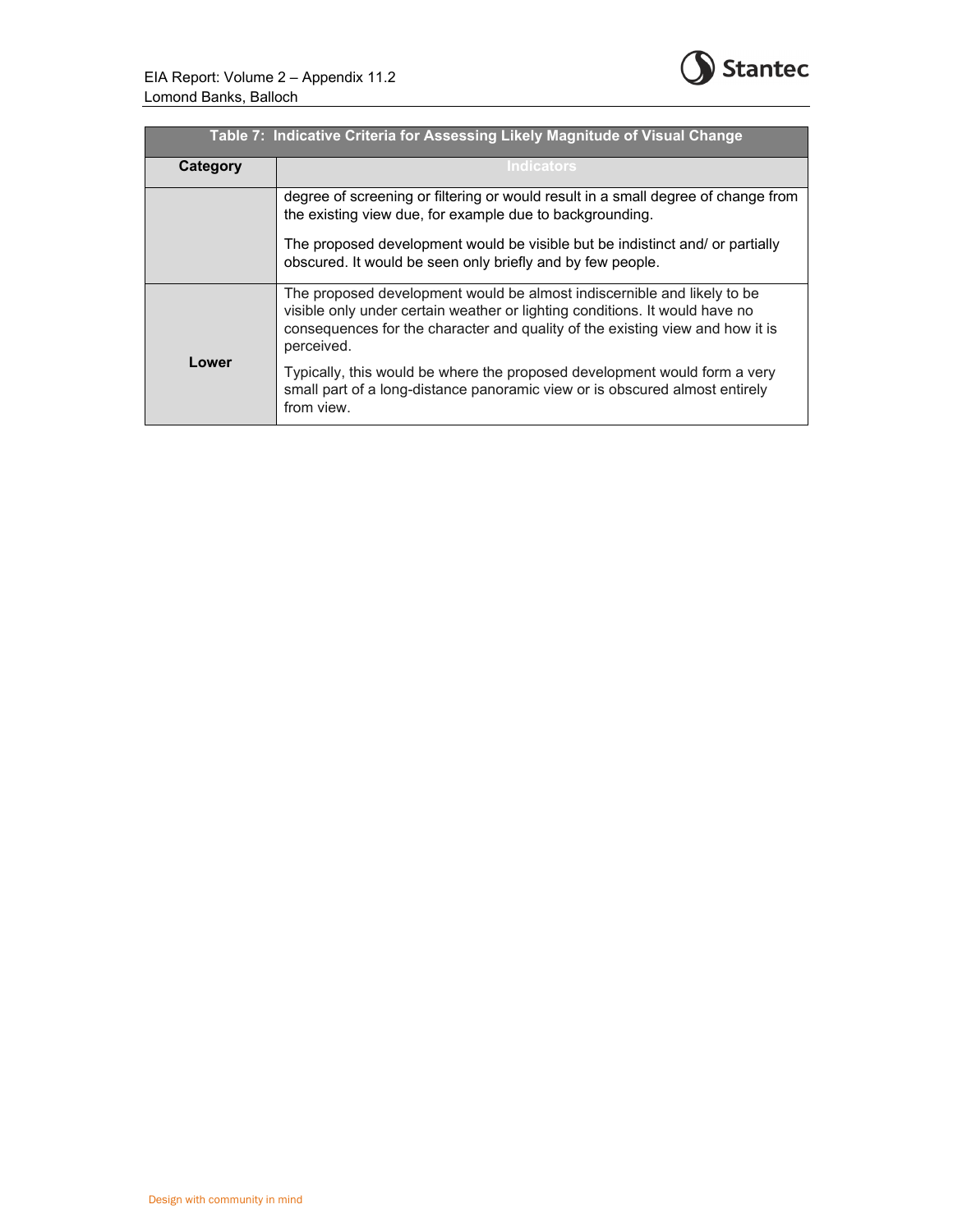

## **7 Judging Levels of Landscape and Visual Effect and Significance**

- 7.1.1 The final step in the assessment is to identify the likely significant landscape and visual effects that may arise. This is assessed by considering all the criteria which comprise the sensitivity (i.e., the value of the landscape or view, and susceptibility of the landscape or visual receptor) and the magnitude of the change (i.e., the size, geographical extent and duration of the effect and its reversibility).
- 7.1.2 Gillespies' method does not use matrices to determine the significance of the effect but instead adopts the 'overall profile' approach whereby, '*all the judgements against the individual criteria can be arranged in a table to provide an overall profile of each identified effect'*. GLVIA3 Page 92, para 5.55.
- 7.1.3 This determination requires the application of professional judgement and experience to take on board the many different variables which are given different weight according to sitespecific and location-specific considerations in every instance.
- 7.1.4 **Table 8** provides an example of a tabulated profile.

| Table 8: Extract of a Tabulated Profile for Determining the Significance and Direction of Landscape or |                |             |                        |           |                      |                    |                               |  |  |
|--------------------------------------------------------------------------------------------------------|----------------|-------------|------------------------|-----------|----------------------|--------------------|-------------------------------|--|--|
| <b>Visual Effect</b>                                                                                   |                |             |                        |           |                      |                    |                               |  |  |
| Value                                                                                                  | Susceptibility | Size/ Scale | Geographical<br>Extent | Duration  | <b>Reversibility</b> | Level of<br>Effect | <b>Direction</b><br>of Effect |  |  |
| Verv<br>High                                                                                           | Very High      | Medium      | Large                  | Long-Term | Potentially          | Moderate           | Adverse                       |  |  |

- 7.1.5 For each landscape and visual receptor, a narrative description explaining the rationale for the conclusion reached regarding the degree of effect and its significance, is provided in the main text.
- 7.1.6 The significance of effect is assessed as **major**, **moderate**, **minor** or **negligible**. Moderate and major effects are typically considered significant. Where 'no effect' is anticipated this is also stated.
- 7.1.7 Each of the categories covers a broad range of effects and represents a continuum or sliding scale. Because the categories cover effects across a relatively wide range, judgements are sometimes made about whether effects are at the higher or lower end of a category with explanations of why these conclusions have been reached.
- 7.1.8 The scale applied to the significance of effects varies depending on the location, the landscape and the type of development. However, the extremes of significance can be defined for landscape as:
	- *'major loss or irreversible negative effects, over an extensive area, on elements and / or aesthetic and perceptual aspects that are key to the character of nationally valued landscapes are likely to be of the greatest significance; and*
	- *reversible negative effects of short duration, over a restricted area, on elements and/ or aesthetic and perceptual aspects that contribute to but are not key characteristics of the character of the landscape of community value are likely to be of the least significance and may, depending on the circumstances, be judged as not significant'. GLVIA3 Page 92, para. 5.56.*
- 7.1.9 Where landscape effects are assessed as being between these extremes, a judgment is made as to whether they are significant, and an explanation provided.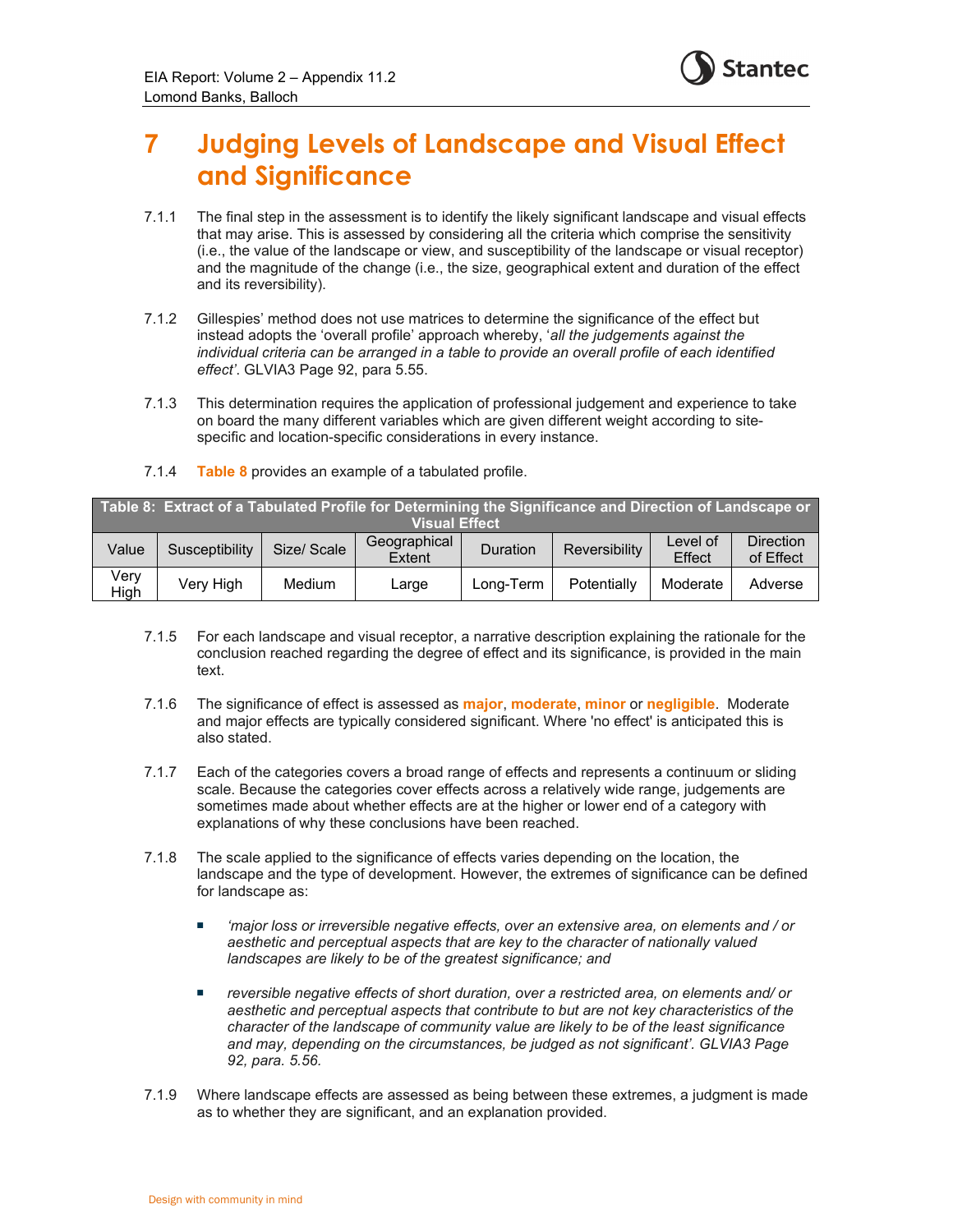

- 7.1.10 The scale applied to visual effects varies depending on the location, the visual receptors and nature of the proposed development, but generally:
	- *'effects on people who are particularly sensitive to changes in views and visual amenity are more likely to be significant;*
	- *effects on people at recognised and important viewpoints or from recognised scenic routes are more likely to be significant;*
	- *large-scale changes which introduce new, non-characteristic or discordant or intrusive components into the view are more likely to be significant than small changes or changes involving features already present in the view'. GLVIA3 Page 116, para. 6.44.*
- 7.1.11 Where assessments of significance place visual effects between these extremes, a judgment is made as to whether they are significant, and an explanation provided.
- 7.1.12 The final step in the assessment process is the identification of the direction of the effect adverse, beneficial or neutral. This is determined in relation to the degree to which the proposed development fits with the existing landscape/ view and the contribution to the landscape/ view that the proposed development will make, even if it contrasts with the existing character.
- 7.1.13 Neutral effects are those which overall are neither adverse nor beneficial. This situation may arise if a characteristic element or feature of the landscape or view is replaced with a different but equally characteristic element. Therefore, it is possible for there to be a major effect but a neutral direction of change as the new element or feature, although different in nature and appearance, is of equal quality and in keeping with the existing landscape character and visual amenity.
- 7.1.14 Depending on the nature of the proposals the assessment may consider the effects at year 1 and in subsequent years, in this case year 15 when the planting will have become established to a typical height of 7 – 10m.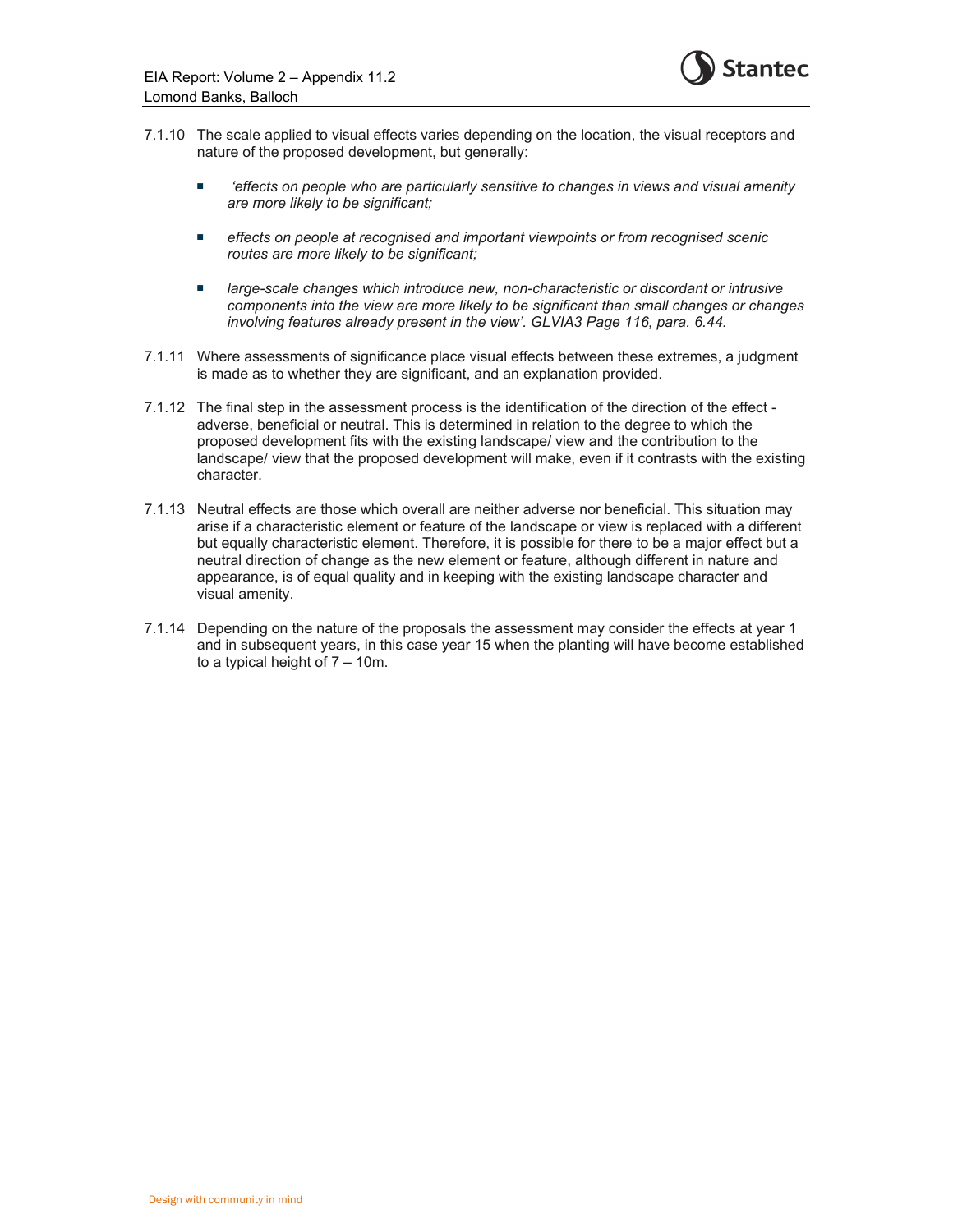

## **8 Mitigation Measures and Residual Effects**

- 8.1.1 Where landscape or visual effects are judged to be moderate or major adverse, proposals made for preventing/ avoiding, reducing, or offsetting or compensating for them (referred to as mitigation) are described. If the design has been developed iteratively with the assessment process, then mitigation measures may not be necessary as all potentially significant adverse effects, which can be avoided or reduced, could have been designed out.
- 8.1.2 The most effective mitigation measures are ones which are integral to the scheme. A distinction is therefore made between measures designed as an intrinsic part of the scheme (primary or embedded measures) and those which are intended to specifically counteract any residual negative effects of the proposed development (secondary measures).
- 8.1.3 Significant residual landscape and visual effects remaining after proposed mitigation are summarised as the final step in the assessment process.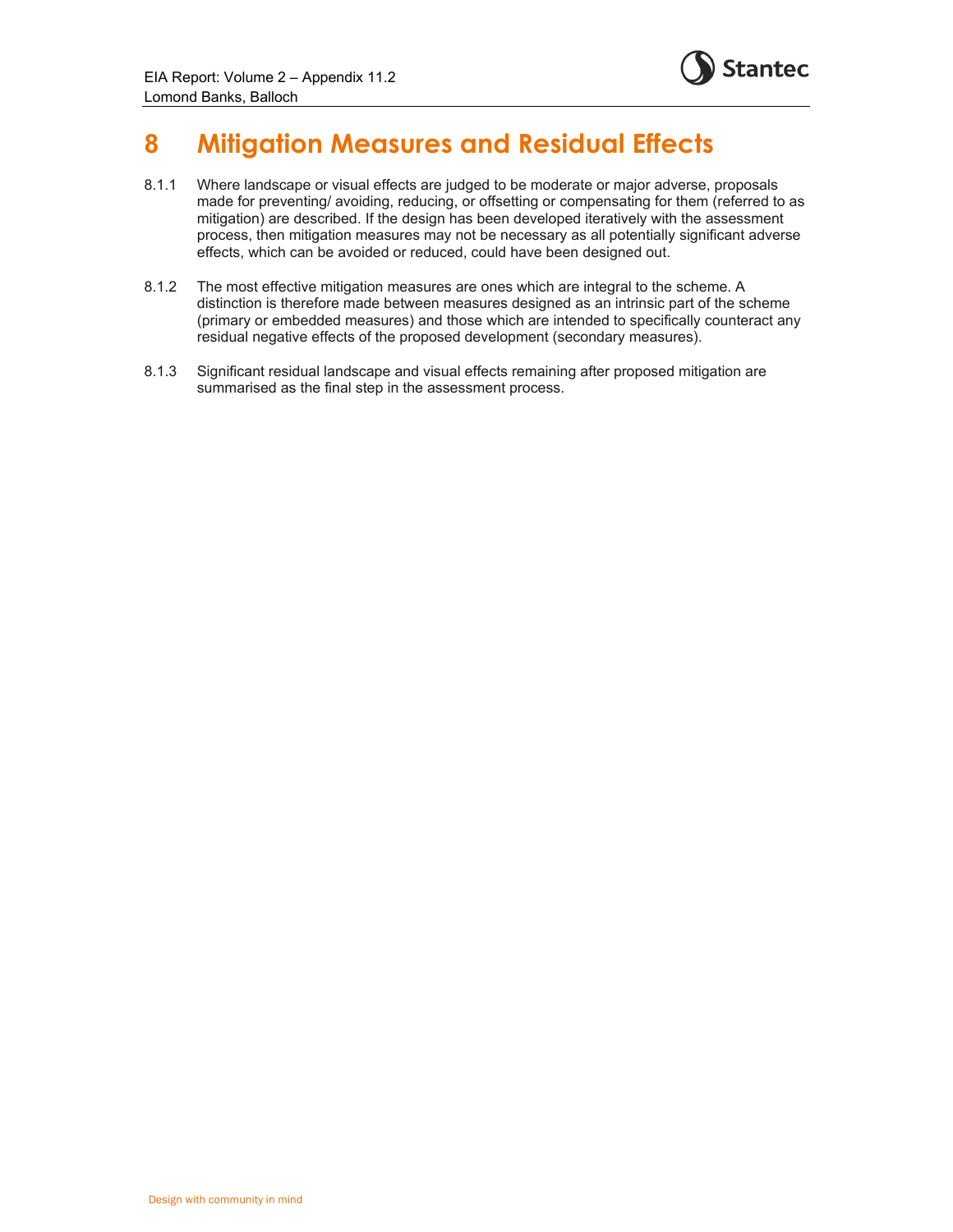## **9 Technical Methodologies**

### **Zone of Theoretical Visibility**

- 9.1.1 ZTVs are prepared to identify areas from where the proposed development will potentially be seen. Based on the maximum vertical development limits and (in this case) extending to approximately 5km, these represents the maximum theoretical potential visibility, i.e., the realistic 'worst case' scenario. The site survey confirmed the findings of the ZTVs.
- 9.1.2 The ZTVs are based on a bare earth Digital Terrain Model (DTM) and are a useful tool to assist in determining the extent of the study area and identifying the key visual receptors and viewpoints. It should be noted, however, that there will be areas shown within the ZTV which may have views of the proposed development obscured by features such as buildings or vegetation that are not captured by the DTM data.

### **General Site Photography**

9.1.3 For each of the agreed viewpoints, high resolution GPS located photographs were taken in accordance with TGN 06/19. The resulting images were merged using specialist software to create panoramic views and presented as annotated photographs within the Viewpoint Assessment at **Appendix 11.4**.

### **Accurate Visual Representations**

- 9.1.4 For a selection of the viewpoints, a series of 'Type 3' accurate visual representations (AVRs) were produced in accordance with TGN 06/19. Three levels of AVR were produced - AVR Level 1, 2 and 3, the selection of which depended on the individual viewpoint and was agreed with the LLTTNP Landscape Officer.
- 9.1.5 The purpose of these AVRs was to show the massing and general appearance of the Development within a 3D context. Further technical detail on the approach to preparing the AVRs is provided in **Appendix 11.5**.